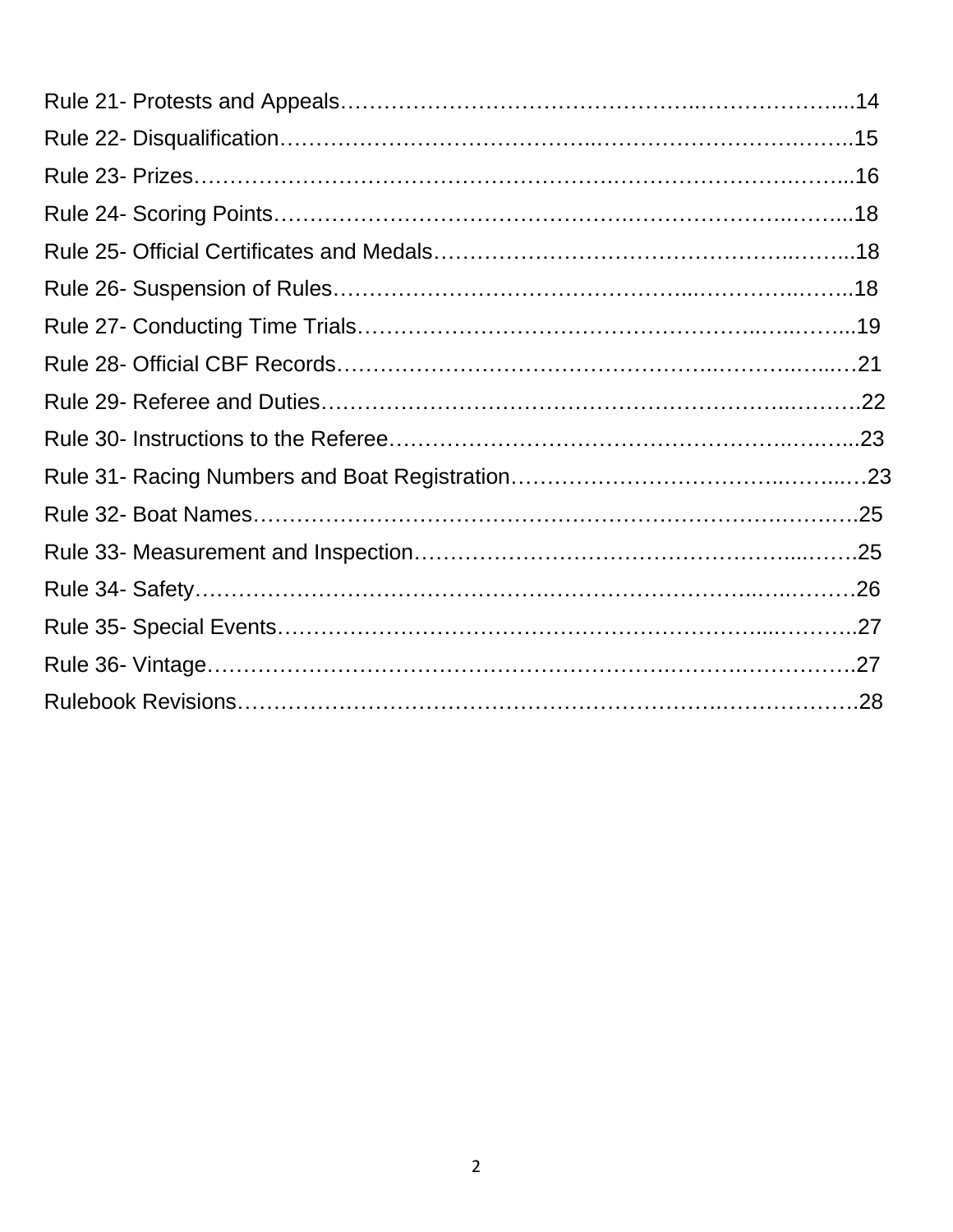## **RULE 1- MANAGEMENT**

**(1-A):** All local races and all boats taking part therein shall be under the control and direction of a Race Committee consisting of a Chairman, Timer, Chief Scorer, Starter and the Inspector, each of whom shall be a current member of the Federation, with the exception of the Chairman. All matters shall be subject to its approval and control, and all questions and disputes which may arise shall be decided by it and its decision shall be final, except in sanctioned races when decisions of the Race Committee may be overruled by the Referee, from whose ruling an appeal may be carried to the C.B.F. Board of Director. **(1-B):** The decision of the Race Committee shall be based upon these rules, but as no rules can be devised capable of meeting every incident and accident of racing, the Race Committee should be guided by the ordinary customs of the sea, and discourage all attempts to win a race by other means than fair racing and superior skill and speed. The Race Committee may request of the Referee an interpretation of any rule or rules.

**(1-C):** No member of any Race Committee shall take part in the decision of any question in which he is directly interested.

#### **RULE 2- SANCTIONS**

**(2-A):** SANCTION: A race to establish an official record must be run strictly in accordance with all provisions of the Federation rules and under the supervision of the Board of Director of the Federation. A sanction for such a race must be obtained, the requirements for which include the following.

**(2-B):** COURSE: The course shall be approved by the Board of Director who shall have power to accept or reject same for any sanctioned race. The course shall be laid out in statute miles and fractions thereof unless otherwise approved by the Board of Director. The course shall be arranged and laid out so that the turning buoys shall be left to port by the competing boats, unless otherwise ordered by the Race Committee.

**(2-C):** At sanctioned regattas the races shall run in one (1) or more heats of five (5) miles each, with the Referee empowered to reduce the number of laps if, in his judgment, such action would be in the best interests of the race sponsor and the drivers.

**(2-D):** MEASURER: All competing boats may be measured by the Measurer of the Federation. The Board of Director may appoint an Assistant Measurer for the purpose.

**(2-E):** TIMER: The timing should be verified by the Timer of the Federation or a timer approved by the Board of Director as hereinafter provided. He shall serve on the Racing Committee holding the sanctioned race.

**(2-F):** SURVEYOR: For sanctioned regattas, the course shall be surveyed by a competent surveyor, appointed by the local Race Committee and approved by the Racing Committee. He shall file with the National Office eight (8) weeks in advance of the regatta, a chart of the course with distance, marks, starting line, ranges, etc., clearly indicated. The Surveyor shall certify that the chart is correct and that the course during the racing events is in accordance with the said chart. A course laid out and recorded as above shall then be designed as an official course of the Federation, but is not required for general sanction.

**(2-G):** Subject to restrictions in these rules the Board of Director shall have the power to specify the location, length and shape of the course, the number of turning marks, position of the starting line, etc. All courses regardless of distance for which records are to be established must be approved by the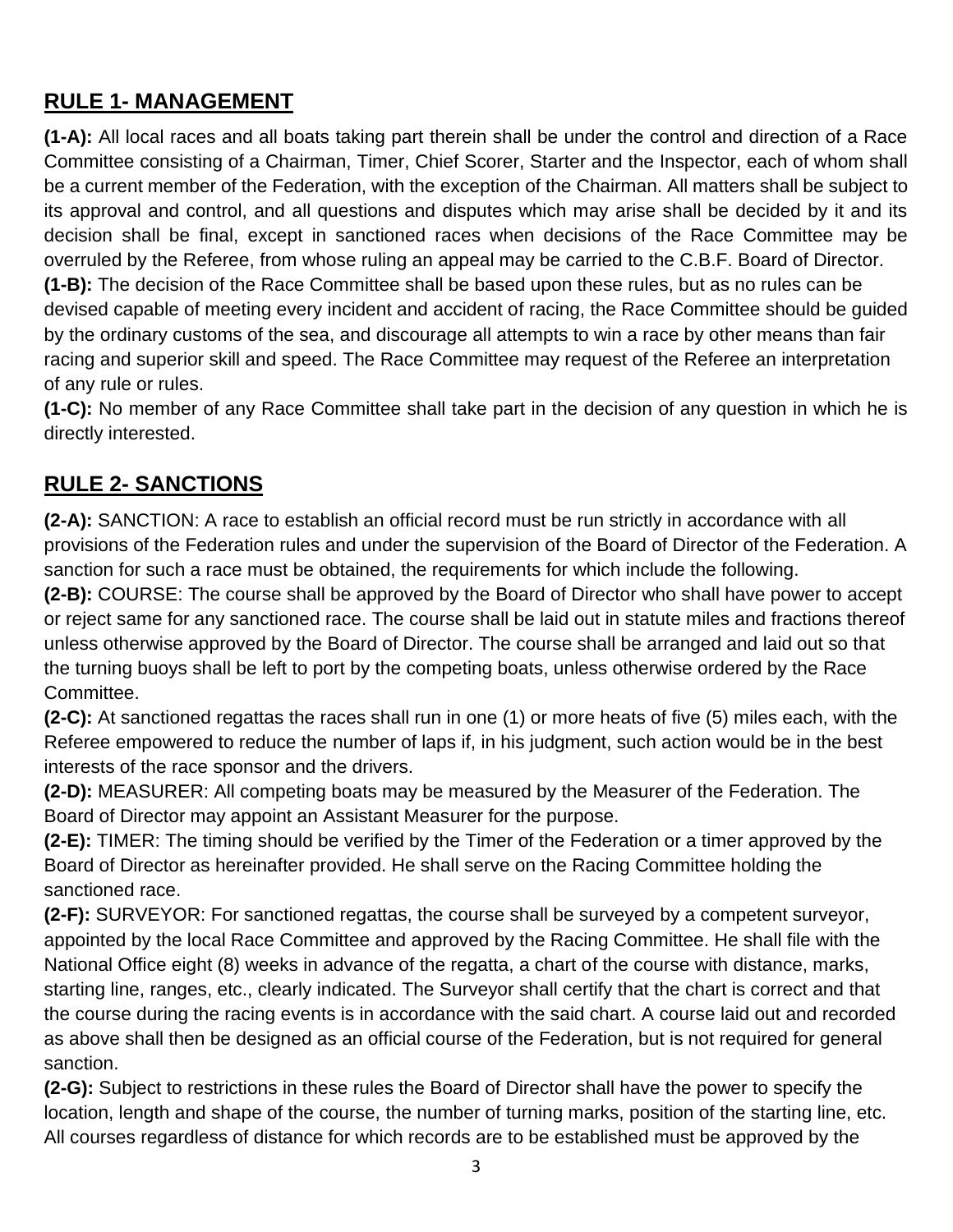Chief Surveyor of the C.B.F. Information on standard courses can be obtained by writing the National Office.

**(2-G-1):** The course shall be measured in straight lines from the outside of one turning mark to the outside of the following mark.

**(2-G-2):** The minimum number of turning buoys at each turn shall be three (3) except for Inboard division shall be four (4), if in the opinion of the Referee the body of water is sufficiently large enough to permit same.

**(2-H):** Final approval on all sanction applications shall come from a majority vote of the Vice President of Racing and Vice President of Divisions concerned.

**(2-H-1):** Departure from General or Technical Rules must be incorporated on sanction application and clearly indicated on official C.B.F. race circular.

**(2-I):** No sanction shall be granted for any race for which sanction has been granted to any Club or Association which is not a member of the Canadian Boating Federation.

**(2-J):** RACE REPORTS: The Chief Scorer shall immediately thereafter file a full report of the race with National Office where all results will be kept in a permanent file.

**(2-J-1):** All regatta records, summary sheets, applications for records etc., complete in all details and properly prepared and signed must be mailed to the National Office of the Canadian Boating Federation bearing a post mark not later than five (5) days after the final day of completion in the regatta to which the records pertain. Material received after this will not be considered as eligible for high point scoring, championship tabulation or record claims, unless the chairman of the appropriate Racing Committee involved shall see fit in his judgment to extend the time.

**(2-K):** SANCTION FEES: Cost of sanction fees shall be determined from time to time by Executive Board.

**(2-K-1):** No records shall be awarded nor any racing results considered official until all sanction fees shall have been paid.

**(2-K-2):** For direct mailing by local Race Committee of announcements other than the C.B.F. printed official Race Circular, addressed gum tape may be supplied by the National Office at a normal fee. **(2-L):** REQUIREMENTS: No sanction shall be considered valid until conditions have been approved by

the Referee in charge. The Referee must be satisfied that:

**(2-L-1):** The local committee has posted prizes as advertised in the official Race circular and that Rule 23 is fulfilled.

**(2-L-2):** Adequate protection will be afforded to the equipment of the owner and driver.

**(2-L-3):** Proper officials are present to conduct the regatta.

**(2-L-4):** A safe course has been provided and that adequate facilities are at hand for efficient conduct of the race.

**(2-L-5):** A fully equipped ambulance and adequate first aid are on hand to render medical aid.

**(2-L-6):** Two (2) patrol boats as an absolute minimum, and more if conditions warrant, are available for duty on the course at all times.

**(2-L-7):** There must be at every race, a boat anchored at each end of the course, on the inside of turning buoys, and manned by one or more judges whose duty it will be to watch for and report any driver seen violating any of the safety rules or regulations of racing.

**(2-L-8):** There must be a minimum of two (2) designated rescue boats capable of carrying one or more accident victims in a supine position present and the craft shall be staffed and ready for use at all times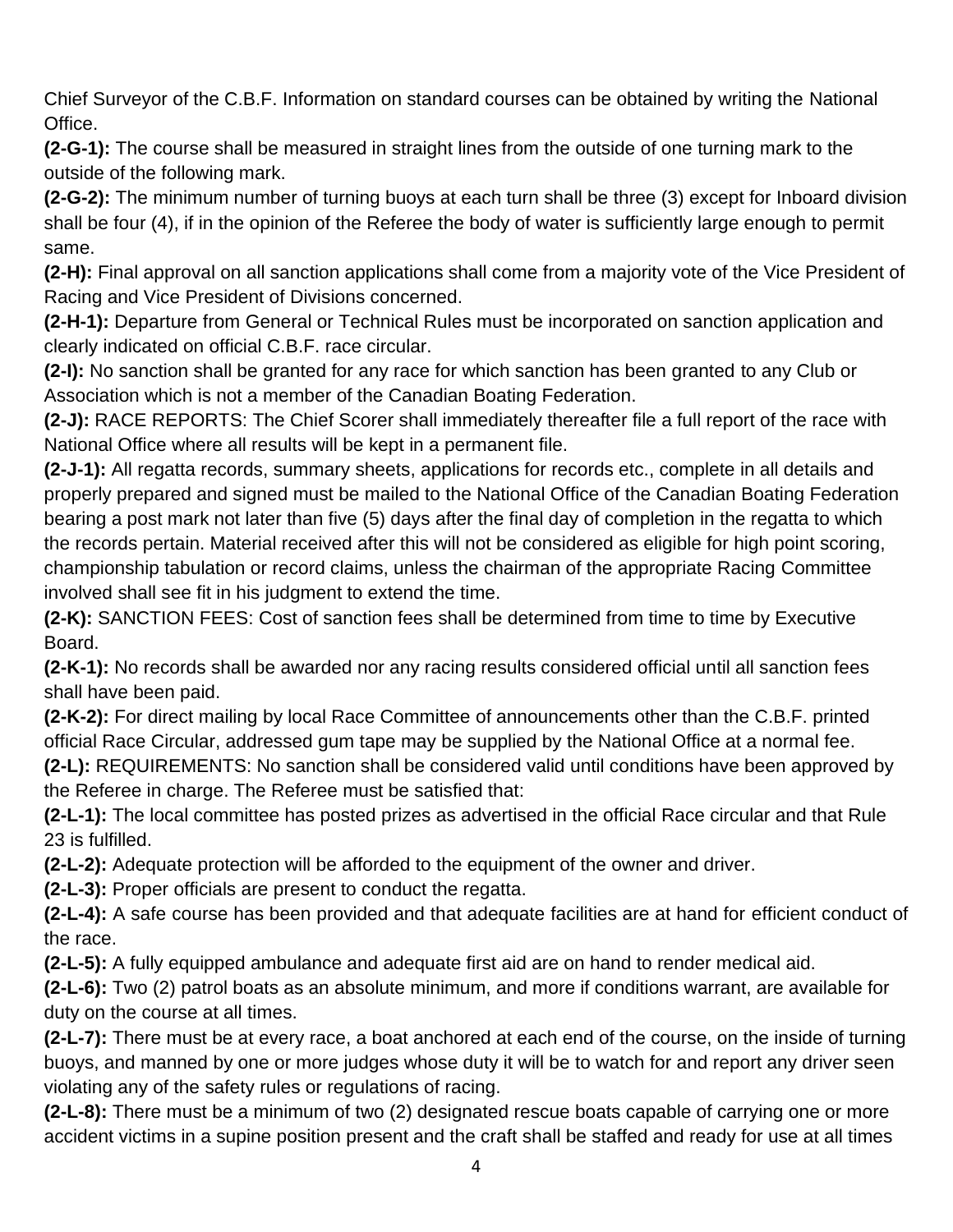when racing boats are under power. A patrol boat, properly staffed and equipped, may be used as a rescue boat. These boats should be positioned to minimize response time to an incident on the course. **(2-M):** Negotiations between a Club and a Sponsor or a Prospective Sponsor, shall not be interfered with in any way by another Club. When a Club is negotiating with a Sponsor, the Club shall register the Sponsor and the site with the Board of Director and shall provide proof of such negotiations. In the case of a dispute, the Club with the earliest registration date shall proceed, and the other or others must void all negotiations and shall be disciplined as per these rules.

**(2-M-1):** One or more clubs may negotiate with the same Commercial Sponsor (e.g. Brewery, etc.) but the different negotiations should be coordinated and must never be for the same site. Two or more Clubs shall not negotiate concurrently with the same sponsoring group (e.g. service club) for the same approximate site. Concurrent negotiators must not comment unfavorably on each other.

**(2-M-2):** Sites shall be the domain of the Club which is currently using the location, provided it has used the site within the previous two (2) years for a Sanctioned Race, such sites may be used by either Club only with the express written permission beforehand of the Club holding the rights to the site.

**(2-M-3):** New sites shall be those where Sanctioned Racing has not occurred for three (3) or more years. A Club negotiating with a Sponsor for a new site shall register these as in Rule (2-M) above with the same procedures for handling conflicts.

**(2-M-4):** The contents of the negotiations registered with the Board of Director, shall remain confidential if so requested by the club and providing that said negotiations are not in contravention of any of the Racing Rules. However, should the need arise, the Board of Director, by a majority vote, may require the details of said negotiations.

**(2-M-5):** A club which interferes with another at a regular or new site in contravention of the above, or interferes with or attempts to influence a sponsor of said site, shall cease and void all conflicting negotiations, and in addition, shall not be allowed to re-open negotiations nor be granted a sanction for said site for at least three (3) years.

**(2-M-6):** Wherever in this rule the term Club is used, it shall be construed as meaning, Member Club and/or

Division. Division is not expressly stated herein as, although a Division may negotiate for a regatta, only a Member Club may apply for a Sanction; hence, these rules shall also apply to Division or members acting singularly or as a group.

**(2-M-6-A):** The term "Sponsor" shall also include "Prospective Sponsor".

**(2-M-6-B):** All race dates be finalized at the Race Organizers meeting with deposits and all Group chairmen and divisional vice presidents approve, same at this meeting. Historical races and dates will take precedence over newly proposed race dates.

## **RULE 3- OWNERSHIP**

**(3-A):** Each boat entered for a sanctioned race must be the bonafide property of the person or persons in whose name or names she is entered and who must be a racing member of the Federation. On technical questions and ballots only one (1) owner of a dual or multiple ownership shall be allowed to vote, and this member shall be so delegated on the registration form which registers the boat for competition in any current year with C.B.F.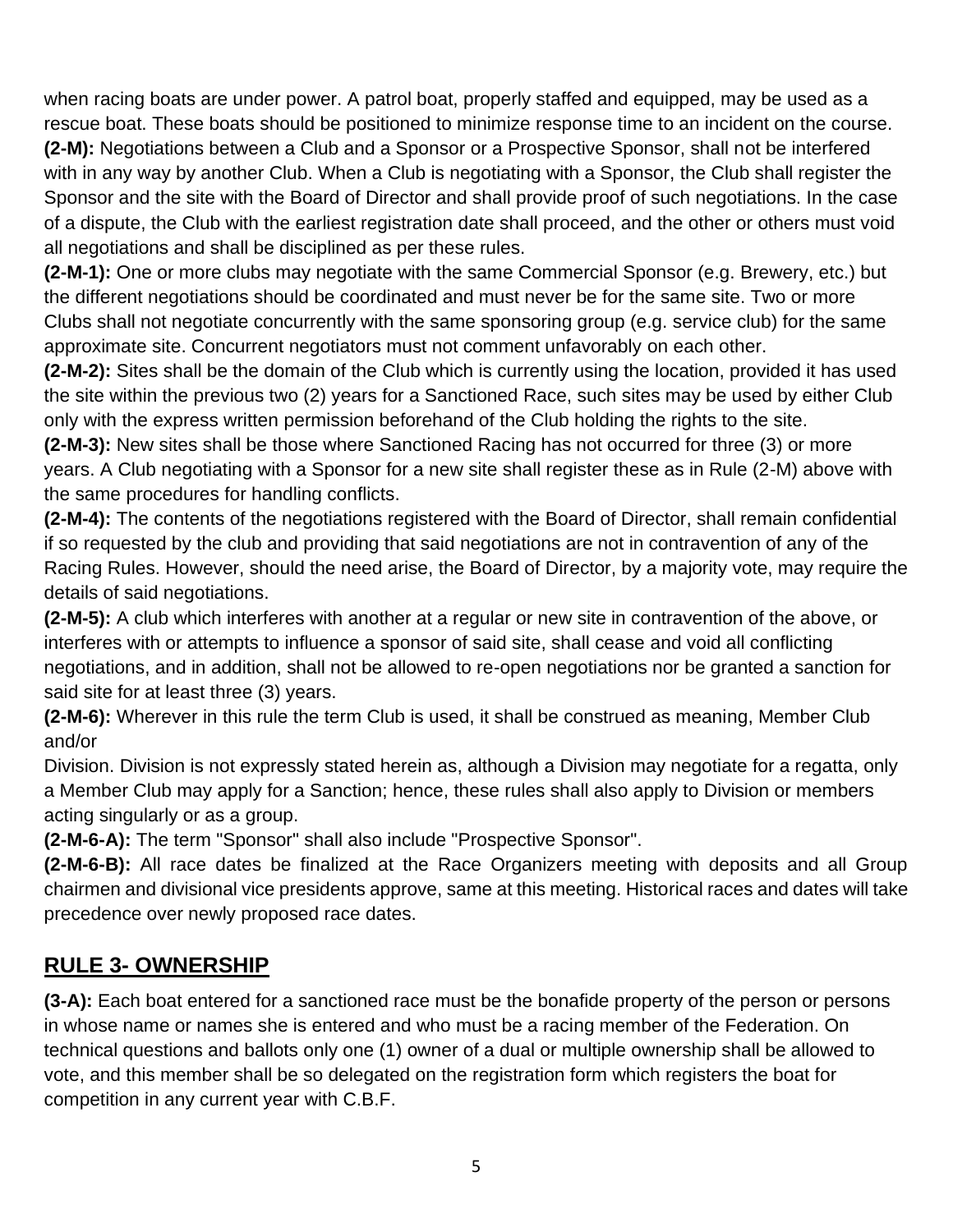**(3-B):** Corporations or Business concerns will not be allowed as such, to enter sanctioned races to compete with those who qualify as Club Members, under these rules, regardless of the fact that they may be members of the Federation. Such members can only enter a boat as the bonafide property of a Club Member who is also a Racing Member of the C.B.F.

**(3-C):** No new owner-member of a boat may race or register without confirmation of the old owner.

**(3-D):** Any Racing Member may drive any registered boat provided the registered owner signs the entry blank.

## **RULE 4 - ENTRIES**

**(4-A):** All entries made on the form provided by the Race Committee must be filled. Entry forms must be sent to the Chief Scorer of the race. Those sent to anyone else will not be accepted. The word file is meant to mean "in the possession of". No entry shall be considered official until the driver has displayed his racing membership card to the register on the day of the race.

**(4-B):** No racing equipment shall be allowed in the pits that has not been registered to race and been checked through the registration desk.

**(4-C):** Filing false or incorrect information on entry blank shall be sufficient cause for suspension of owner and driver for one (1) year, or fraction thereof, from all racing.

**(4-D):** It is at the Referee discretion with a consensus with the Chief Scorer to accept any entry made after the registration. The penalty is apply for late registration and the boat will missed 1 heat for the first infraction and the following infraction he can race only the following day. The only exception is if the Referee or the Chief Scorer was advised of a MAJOR REASON.

**(4-E):** To limit the time of registration, a penalty will be impose to the owner and/or driver who is not register by the time limit. But the amount of the penalty must be written on the sanction. Monies derived from late entries will be return to the Zone in which the Race is held. Penalty money shall be collected by the Chief Scorer.

**(4-F):** A driver or owner placed in the incorrect division or class by the Chief Scorer shall so advise the Chief Scorer in advance of the race and shall not start in a race in which he is not entitled to run.

**(4-G):** Driver or owner must report to the Race Committee or its authorized representatives at registration time as per the race circular before the scheduled start of the race for the purpose of checking and verification of the information required and furnished on the entry blank. The driver and owner must show, on filing entry, current registration card for boats and proof of membership in good standing for himself and all riding mechanics in the C.B.F.

**(4-H):** It will be the responsibility of the owner or driver of a boat, to make sure that his/her boat is put into the water in order to compete in his/her assigned heat.

## **RULE 5- DRIVERS MEETING**

**(5-A):** It is compulsory that the driver of each boat attend the Drivers' Meeting as scheduled in the official Race Circular.

**(5-A-1):** The Drivers' Meeting shall be held at least one (1) hour before the first race on the program and this time clearly set out on the race circular.

**(5-A-2):** The Referee must see to it that a roll call is held at the Drivers' Meeting and it shall be his duty to disqualify for the day any contestant who is not present.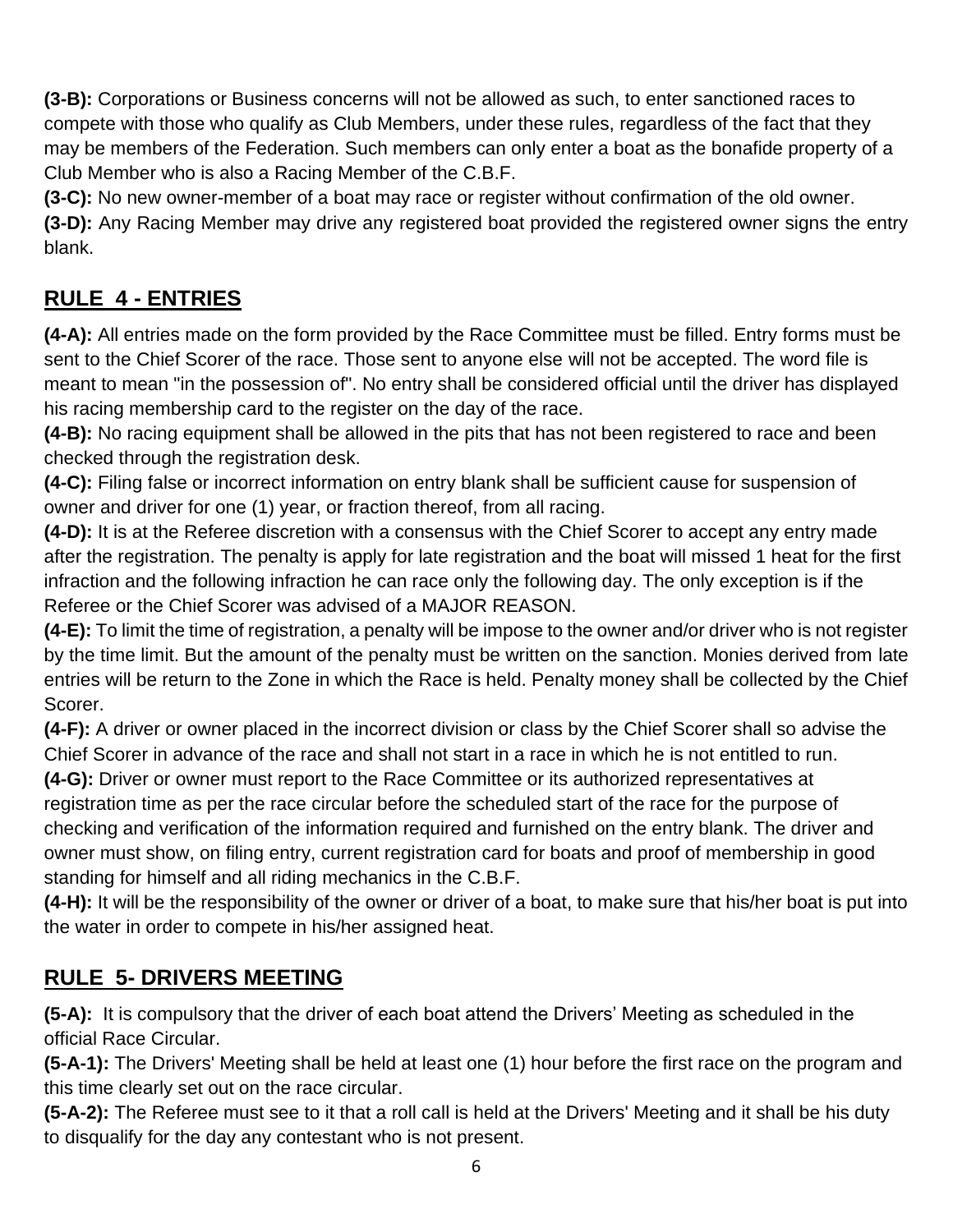**(5-B):** The Race Committee may change the course or amend the instructions provided notice of such alteration is given at the Drivers' Meeting.

**(5-C):** There shall be no departure from the conditions as set forth in the Race Circular unless announced by the Race Committee and endorsed by the contestants at the Drivers' Meeting. **(5-D):** The Race Committee shall adhere to the racing schedule as advertised in the Race Circular

unless some real emergency such as adverse weather or shifting buoys, necessitates a postponement. The Race Committee should publicly announce all postponements as far in advance as possible.

**(5-E):** The question of how many prize winners in each class shall be inspected shall be left to the discretion of the Race Committee and the Referee, except in those cases where the procedure is set forth in the Technical Rules for any given class.

**(5-E-1):** During the course of the Drivers' Meeting, it shall be the duty of the Referee to announce how many of the lead boats in each class shall report to the Inspector for inspection immediately after the running of their event.

**(5-F):** During the course of the drivers' meeting, it shall be the duty of the Referee to make sure that Rule 23 is addressed and dealt with.

**(5-G):** Attendance at the driver's meeting is restricted to drivers, owners, officials and official party only.

# **RULE 6- NUMBER OF STARTERS**

**(6-A):** The Race Committee may cancel a race entirely if no more than two (2) entrants indicate intent to start or only two (2) boats come to the starting line.

**(6-B):** The final standing in any event necessitating qualifying heats will be determined in accordance with the point standings as accumulated in the final heat. The Race Committee of the Day may use times if desired.

**(6-C):** Step-up in class will not be permitted if the starting field consists of three (3) or more boats of the class for which the race was originally scheduled. If the starting field consists of fewer than three (3) boats of the class for which the race was originally scheduled, boats of the next lower class in piston displacement may step up; except in such instances as the Race Circular shall specifically establish a minimum boat entry for the race, and/or a statement that step-up will not be permitted. The establishment of a minimum boat entry either above or below the three (3) boat figure mentioned above must have special approval of the Race Committee.

# **RULE 7- EQUIPMENT**

**(7-A):** All classes of Inboard, Formula Outboard, and Stock Outboards shall be governed by their respective rules, as will Jet River, Drag, Outboard Performance Craft and Offshore.

**(7-B):** An outboard motor is defined as a complete internal combustion power and propulsion unit that can be attached to a boat and which can be lifted from the hull as one unit. Batteries used for ignition and starting, tachometer, throttle control, steering arrangements and gas tank are excepted.

#### **RULE 8- DRIVERS & CREW**

**(8-A):** A boat may be raced with one (1) or two (2) persons on board at the option of the owner.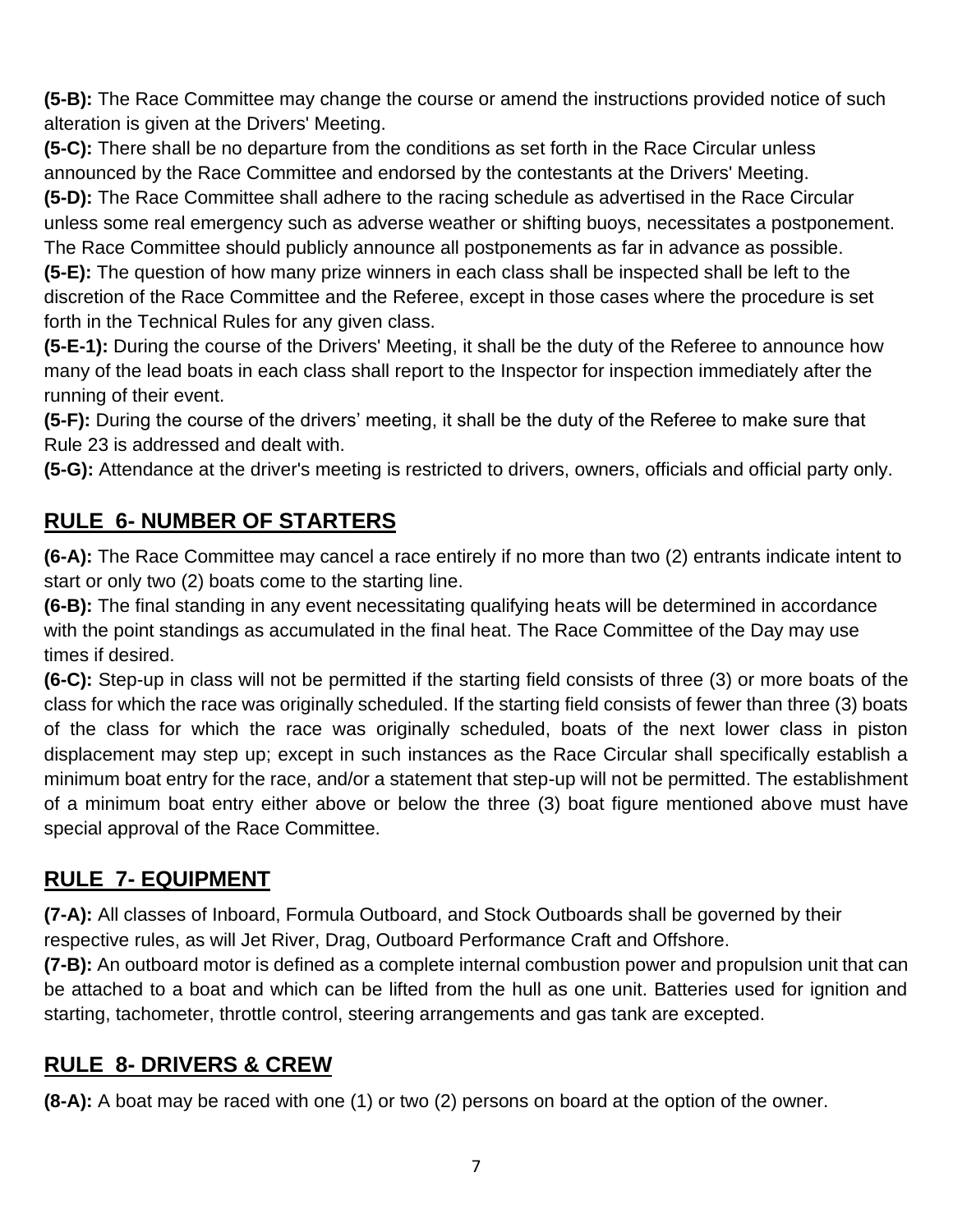**(8-B):** Drivers and Crew must wear clean coveralls or clean team uniforms on race day until the finish of all the final races. Jeans or similar casual clothing is not acceptable.

**(8-B-1):** Closed foot gear is a must for ALL personnel in the pit area.

**(8-C):** A rookie driver, who has never driven a boat in a C.B.F. sanctioned event, must complete the restriction sheet provided by the C.B.F. National office to him and have all four (4) restrictions signed by a referee.

**(8-D):** A driver of a new boat (a boat he has never driven in a C.B.F. sanction event) must complete restriction #3 or #4 or both depending on the discretion of the referee.

**(8-E):** Qualification for licensing shall be specified by C.B.F. and may be periodically revised and be such to indicate ability to perform with satisfaction in a competition.

**(8-F):** Racing is an inherently dangerous sport and each competitor assumes the risk when he/she participates in an event. While everyone involved, owners, drivers, crew members, officials, promoters and the sanctioning body, can take and have taken; measures to reduce the risk of serious injury, the risk cannot be eliminated and in fact, will always be present. It is the participant's responsibility to advise their spouses and next of kin, CBF cannot be, and is not, responsible for all or even most aspects of the safety effort. That responsibility instead rests with the various participants in the events as follows: **(8-F-1):** CBF, CBF officials, officials, agents, and representatives are not present at CBF events with sufficient frequency to make any representations or warranties of safety to any competitor or other person. As a result, CBF cannot and does not take responsibility to ensure the adequacy - for purpose of safety - of the racing facility, safety personnel or equipment, or conditions of the premises including the waterways. The participants are solely and ultimately responsible for satisfying themselves as to the safety of the premises, pit area and race course.

**(8-F-2):** Participants: All participants are obligated to inspect the racing facilities, including the pit area and race course, including all of the conditions that would affect their participation in, before and after the event. Participants are solely and directly responsible for safety of their race craft and race equipment, are obligated to perform their duties whether as an owner, driver, or crew member in a manner designated to minimize, to the degree possible, the risk of injury to themselves and others. NEITHER CBF NOR THE PROMOTER, CONDUCTING CLUB CAN OR WILL BE RESPONSIBLE FOR THE ADEQUACY OF A PARTICIPANT'S RACE CRAFT, RACING EQUIPMENT, OR RACING ACTIVITY TO ACCOMPLISH THIS PURPOSE.

# **RULE 9- GENERAL REGULATIONS**

**(9-A):** The rules and conditions governing a race shall apply to all boats in such race.

**(9-B):** Boats shall be amenable to the rules after the warning or preparatory signal has been given, and until the particular boat has finished and is free and clear of the race course or has withdrawn from the race and left the course.

**(9-C):** The owner of a competing boat, his representative or employees shall not be allowed on the premises used and occupied as operating headquarters by the Race Committee. If requested to come to headquarters said owner or his representative may do so, but shall immediately depart therefrom when the matter which prompted the request has been attended to. Failure to leave said headquarters when so requested will subject to disqualification the boat owned or operated by the party so refused.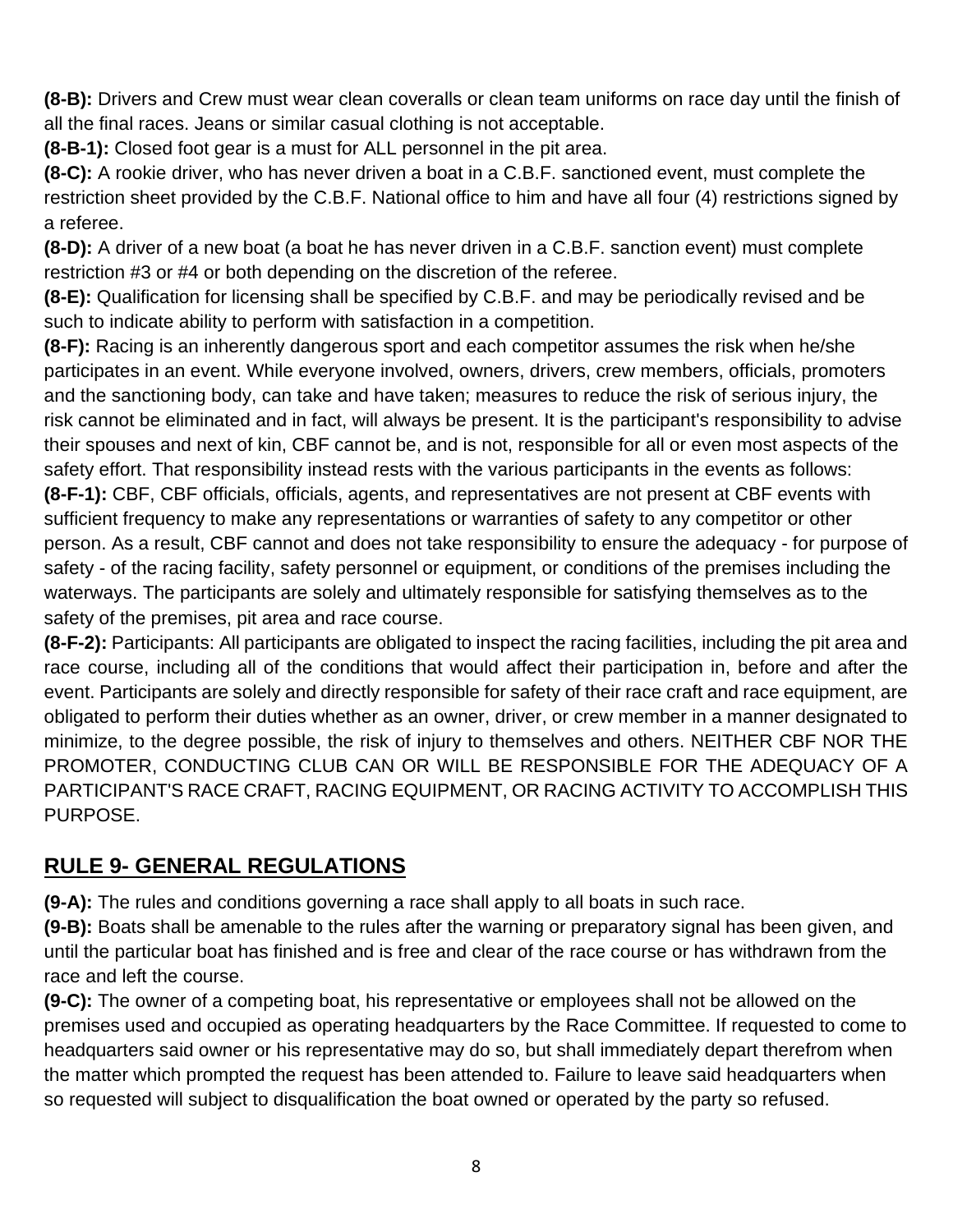**(9-D):** When a rule does not seem clear upon any point, the only official interpretation shall be that of the Referee given in writing and duly recorded.

**(9-E):** Any club or organization belonging to the C.B.F. or anyone under the jurisdiction of this body who shall take into the courts any controversy arising from the interpretation of application of these rules and regulations shall be liable to expulsion, suspension or disqualification.

**(9-F):** There shall be no device or arrangement to specifically take advantage of external air pressure to produce or assist planning. (This clause has no reference to the use of air beneath the racing waterline of the hull). In addition, the use of oxygen tanks in connection with motors is prohibited.

**(9-F-1):** Hulls having adjustable planes or hydrofoils shall not be permissible.

**(9-G):** No owner, driver, or contestant or representative thereof shall hold any other, driver or contestant or representative thereof liable for any personal injuries or damage resulting from an accident of racing occurring in a sanctioned race, except as a result of deliberate collision or other premeditated acts of unsportsmanlike nature. The question whether the act was deliberate or premeditated shall be determined by the Referee subject to review by the Federation Board of Director.

**(9-H):** No person who has been expelled from the C.B.F. or who is under suspension by the Federation or by the C.B.F. Board of Director shall be permitted to officiate or assist in any capacity in connection with any sanctioned race or to engage in such race as a committee member, boat owner, driver, mechanic or passenger. At races sanctioned by the C.B.F. or conducted under the C.B.F. racing rules or by any club which is a member of the C.B.F., such person vessel, float, dock, pits or other premises under the control or supervision of the race committee or club conducting the race, or used by the officials, or contestants or their assistants in connection with the race. No boat or motor or other racing equipment owned or chartered in whole or in part by such expelled or suspended person shall be allowed on the race course or any of the aforesaid premises.

**(9-I):** No person who is a member of the C.B.F. or of a club belonging to the C.B.F. shall enter, compete, officiate or in any way participate in, and no club which is a member of the C.B.F. shall supervise or conduct, any power boat race which has been declared unapproved by the Board of Director of the C.B.F.

**(9-J):** In the event of a violation of any provision of Rules (9-H) or (9-I), the Board of Director of the C.B.F. shall be empowered in its absolute discretion to impose any or all of the following penalties, or take such further action as in its judgment is warranted by the circumstances.

**(9-J-1):** Revoke any sanction which may have been granted by the Canadian Boating Federation.

**(9-J-2):** Refuse to grant future sanctions.

**(9-J-3):** Refuse to recognize any record established during the regatta or race.

**(9-J-4):** Refuse to permit any points scored during such regatta or race to count towards any C.B.F. trophy, certificate or any other objective or prize.

**(9-J-5):** Suspend any owner, driver, contestant or official for an appropriate period from participating in any sanctioned race.

**(9-J-6):** The Board of Director of the C.B.F. shall have the power to enforce or suspend any part of these Rules (9-H), (9-I) and (9-J) at their discretion.

**(9-J-7):** When possible, National Office of the C.B.F. shall send notice to all persons on their mailing lists that a particular regatta has been declared unapproved. In an emergency, however, an announcement to that effect, authorized by any member of the Board of Director of the C.B.F., at any race shall be deemed to constitute good and sufficient notice.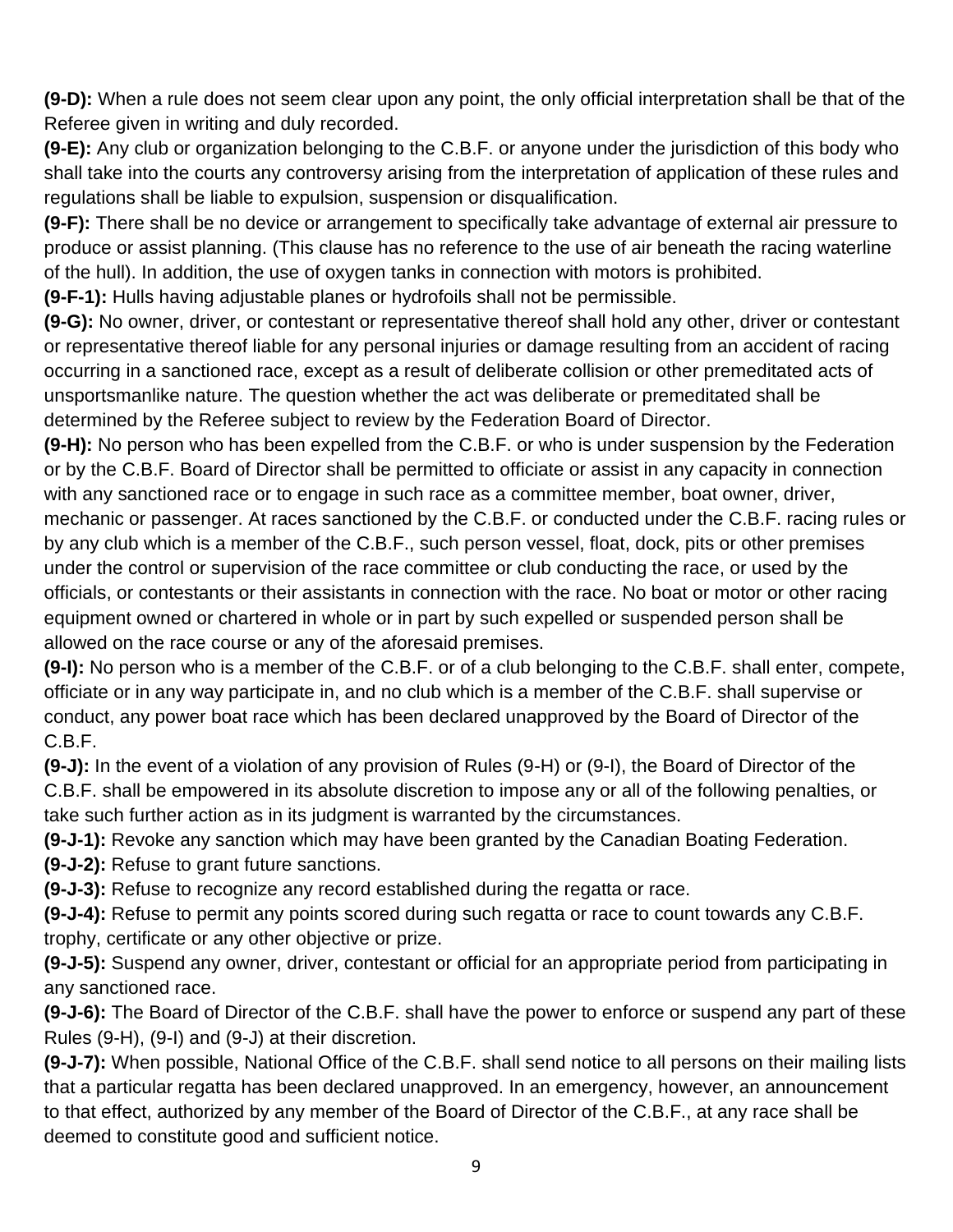**(9-K):** No Red articles, such as clothing, umbrellas or placards, shall be allowed on the starter's barge during the running of a regatta.

**(9-L):** Any divisional Committee shall be empowered to adjust rules (except General Racing Rules) within its specific division during the current year, providing said change receives the support of 60% of the committee members.

**(9-L-1):** Said change to take effect within a minimum of fifteen (15) days from date of publication or as indicated. **(9-L-2):** Change made by this procedure must be voted upon at the next following annual convention by the Divisional members present as to final acceptance. Rejection will not alter the previous season's results.

**(9-M):** The various Division representative shall be elected from those nominated at the Annual Meeting.

## **RULE 10- POSTPONEMENT**

**(10-A):** By a majority vote of the drivers the Race Committee or Referee may postpone a race, should unfavorable weather or other circumstances make a postponement advisable. A race postponed or rerun shall be considered a new race, except when the boats are called back for a restart (as defined in Rule 12).

**(10-B):** Sufficient notice of the change of time of start of a proposed race shall be given to all contestants. Should it be necessary to postpone a race, the Black Flag will be prominently displayed at the official starting line.

## **RULE 11- STARTING AND FLAG SIGNALS**

**(11-A):** In all races, a clock start must be used and said clock must be not less than six (6) feet in diameter and Posted at the judges' stand so as to be clearly visible to all contestants preparing to start. This clock shall indicate the elapsed time of the last minute before the start.

**(11-B):** Unless otherwise specified in the Circular of Conditions, the Signal for all races shall be as follows:

**(11-B-1):** The preparatory signal will be fired five (5) minutes before the start of the race and at this time at the Judges' Stand a Green Flag four and the clock set in Motion

**(11-B-2):** Exactly sixty (60) seconds before the start, the one (1) minute warning, a White Flag displayed at the Judges' Stand the Green Flag shall be immediately lowered.

**(11-B-3):** The official start shall be the exact instant when the hand of the starting clock indicates that the final minute has elapsed and at this moment the starter shall drop the White Flag to indicate that the race has officially started and a starting gun may be fired to call attention to the dropping of the White Flag.

**(11-B-4):** In the event of a false start (as defined in Rule 12) the starter will display the Yellow and White Flags crossed and when in the opinion of the Referee the field is ready for a restart, the one (1) minute gun will be fired and the starting signals repeated as described above.

**(11-C):** A boat (CRUISER) with the turn judge in it shall be placed on the inside of the turns to display the flags to the contestants.

**(11-D):** Flag signals are used in accordance with these rules to designate specific times or to give instructions to contestants.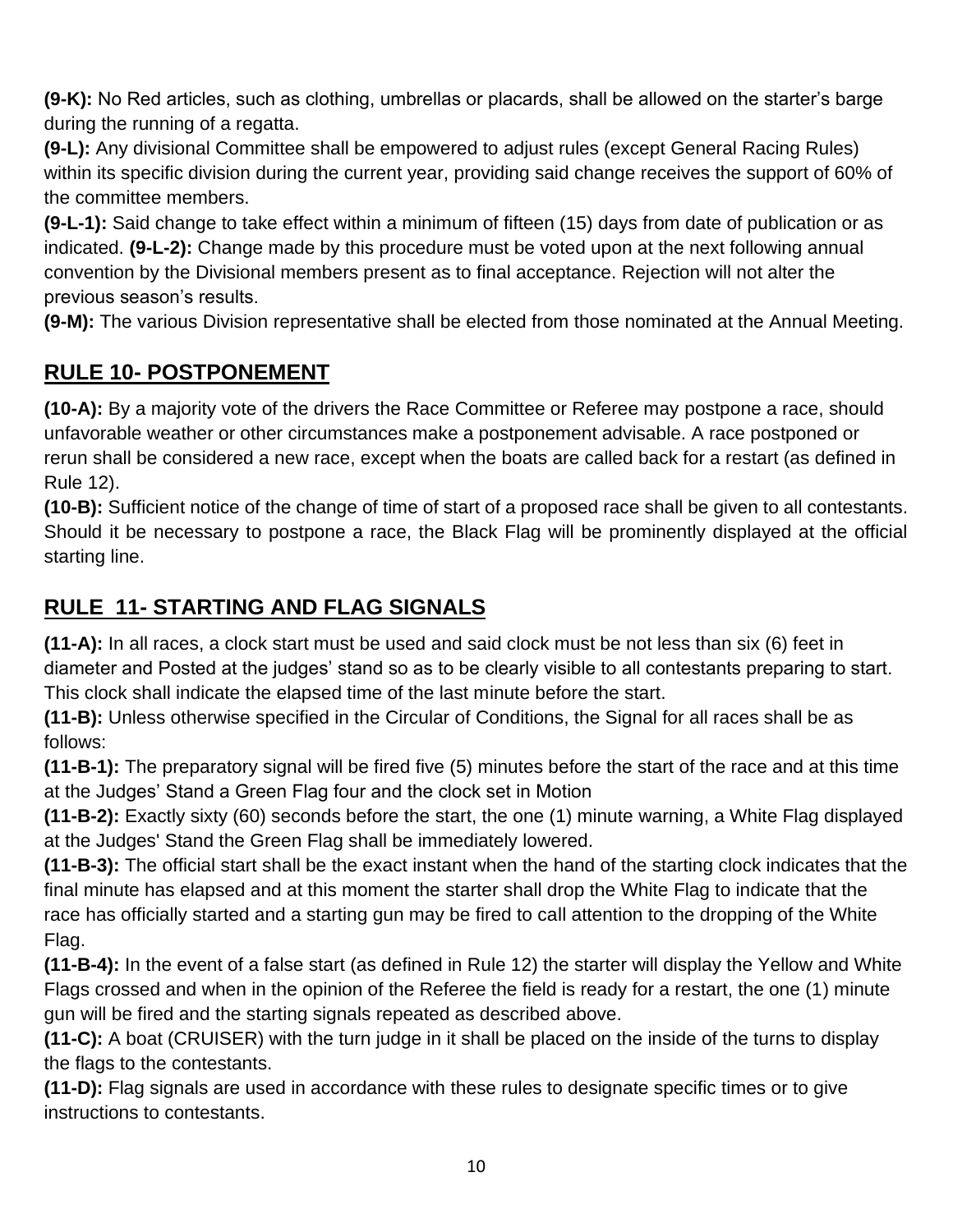**(11-E):** Special flag instructions are contained elsewhere in these rules. Briefly, the flags and their purposes are as follows:

| <b>Black Flag</b>     | Return to pits - Do not leave pits.                                           |
|-----------------------|-------------------------------------------------------------------------------|
| Red Flag              | Competition is stopped- stop dead in water.                                   |
| White Flag            | Time between one minute gun and start, and signifying leader has started last |
|                       | lap.                                                                          |
| Green Flag            | Time between five minute and one minute gun, and while race is underway,      |
|                       | with the exception of the last lap.                                           |
| <b>Yellow Flag</b>    | Problems on race course- Continue with caution.                               |
| <b>Checkered Flag</b> | Finish.                                                                       |

**(11-F):** All regatta sponsors are encouraged to use a starting camera having a wide angle lens and which will produce an instant photographic start, and to employ a qualified cameraman. If a regatta proposes to use a Starting camera this shall be stated on the race circular and when a photo of the start is available, it shall be shown to the driver's rep. if he desires to see it. In regard to a dispute at the start/finish line all documentation shall be retained for the duration of the day.

**(11-G):** All boats finishing a heat must proceed a safe distance past the finish line, staying on the course and remain on the course until all boats have finished the heat. At his discretion, the referee may display a Black Flag indicating return to pits.

#### **RULE 12- START AND FINISH**

**(12-A):** The start of handicap races may be made in accordance with the handicap time allowance in which the Race Committee starts each boat separately, or all may start together, the winner being calculated at the finish of the race.

**(12-B):** The official timing of all boats in the race shall start when the clock in on zero for the start race.

**(12-C):** The time of finish of each boat shall be taken when the boat's bow crosses the finish line.

**(12-D):** After crossing the finish line, a boat shall not interfere with any boat still in the race as to affect the time of such boat at the finish.

**(12-E):** A boat shall not be allowed to start in any particular race or heat after the leading boat has completed one (1) lap of the race course. No boat will be allowed to leave pits. No boats other than those to enter the heat shall leave the pits after the five (5) minute gun has been fired.

**(12-F):** The official start shall be the exact instant when the hand of the starting clock indicates that the final minute has elapsed and the referee and all other officials must use the clock rather than either flag or gun in determining disqualifications, etc.

**(12-G):** An additional start can be called if, in the opinion of the Referee, the Race Committee has failed to record the number of those boats which have crossed the starting line before the official start, or if the Race Committee has acted in error.

**(12-H):** Boats starting before the starting signal shall be disqualified unless a restart is ordered in accordance with RULE (12-I) & (12-I-1). A boat may not turn to make a restart, except as provided in the rules. The running of an extra lap shall not be considered a fair start unless provided in the rules. All drivers recognizing a recall signal shall by "Holding up hand".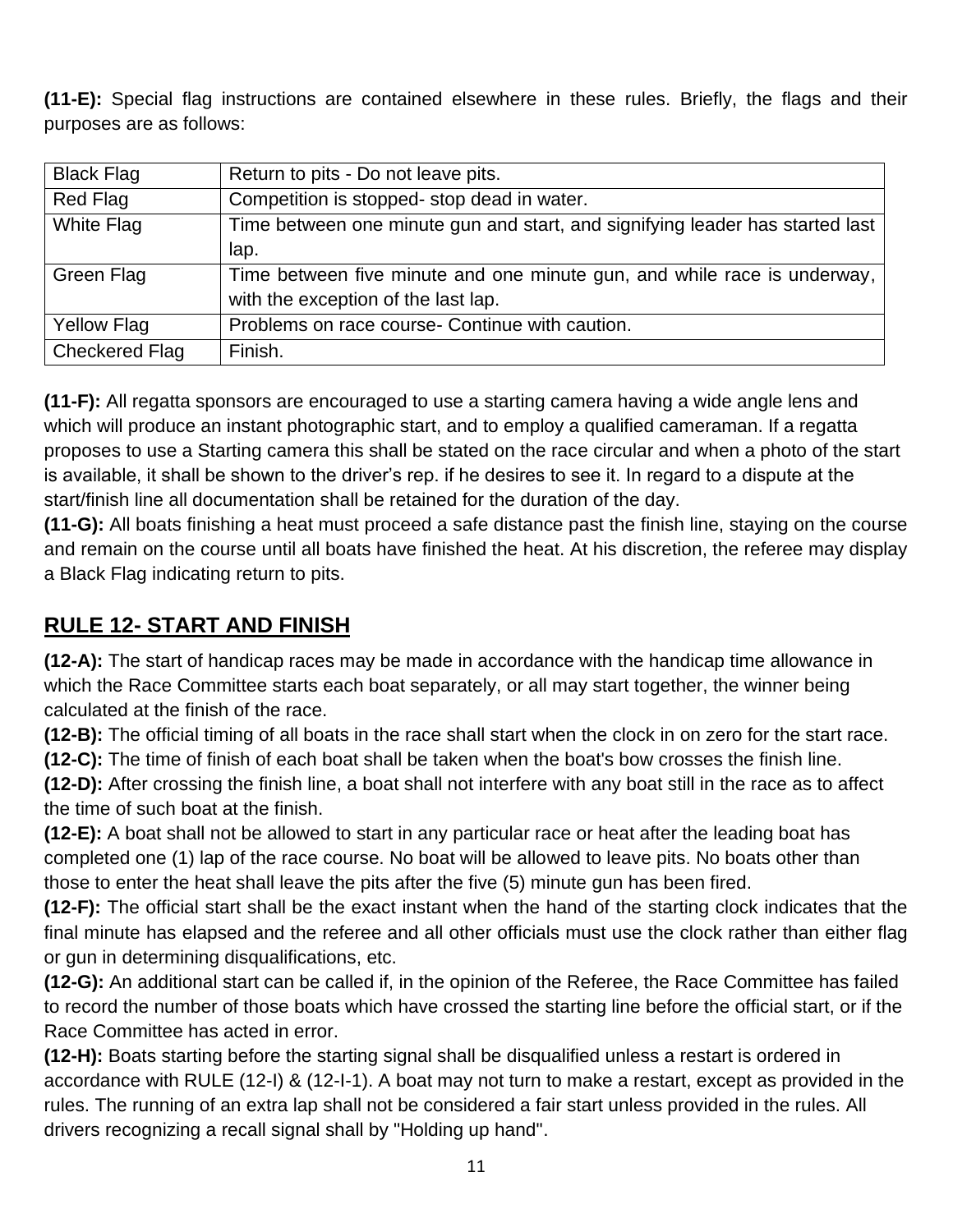**(12-I):** The restart is to be made immediately or as soon after as the program will permit. In the case of a restart being ordered, Yellow and White flags crossed should be displayed, followed by a one (1) minute gun and the clock.

**(12-J):** Should the restart be postponed to a later time, a Black Postponement Flag will be shown and the boats shall return to the pits for instructions and an announcement concerning disqualifications.

**(12-J-1):** Every start, unless where a restart is called, shall be final, even if there is only one (1) legal starter. In the event there is no legal starter, the heat shall be restarted.

**(12-J-2):** On the first restart the boats would refuel in the water, if a second restart is necessary the boats will be taken out of the water and put on the trailer for refueling.

**(12-K):** In the event of a heat being stopped, the boat or boats that caused the race stoppage, other than jumping the gun, will be excluded from the restart.

**(12-L):** The starting line shall be of sufficient length to permit all starters to start abreast without interference. Both ends of the starting line shall be plainly marked, and the flagman shall be on the line, clearly visible to all contestants. All competing boats must cross the starting line between the markers indicating the official starting line and the official stand.

**(12-M):** A boat shall be disqualified which approaches the starting line at other than a right angle, or nearly so within 500 feet of the starting line. A buoy shall be located at a point 500 feet from the starting line.

**(12-M-1):** Milling around, between the 500 foot buoy and the starting line shall be forbidden and all turns must be made to the left in any area while approaching the starting line and maneuvering for a start. (The Referee may at his discretion alter the general plan of this rule and location of the buoy when space limitations on certain course so demand to insure good starting and the safety of the contestants). **(12-N):** All boats must complete the race to receive the checkered flag their crossing of the start/finish line.

When all boats on the last lap have received the checkered flag, the black flag will be shown for all participants to return to the pits.

# **RULE 13- MARKS**

**(13-A):** A mark is any buoy or other object used to indicate the course.

**(13-B):** All marks, shall show a ball or cone or be marked as advertised by the Race Committee.

**(13-C):** should any mark be absent or moved from its proper position during a race, the Race Committee shall, if possible, replace it. Failing this to establish the mark, the race may be ordered rerun or not, at the option of the Race Committee.

**(13-D):** The buoy must be so constructed as to inflict no major damage to racing craft striking said buoy.

# **RULE 14- RIGHT OF WAY**

**(14-A):** When two (2) boats are approaching one another so as to involve risk of collision, one of them shall keep out of the way of the other as follows:

**(14-A-1):** When two (2) boats are meeting end on, each shall alter her course to starboard.

**(14-A-2):** When two (2) boats are crossing, the one which has the other on her own starboard side shall keep out of the way.

**(14-B):** Where by any of these rules, one of the two (2) boats is to keep out of the way, the other shall keep her course and speed.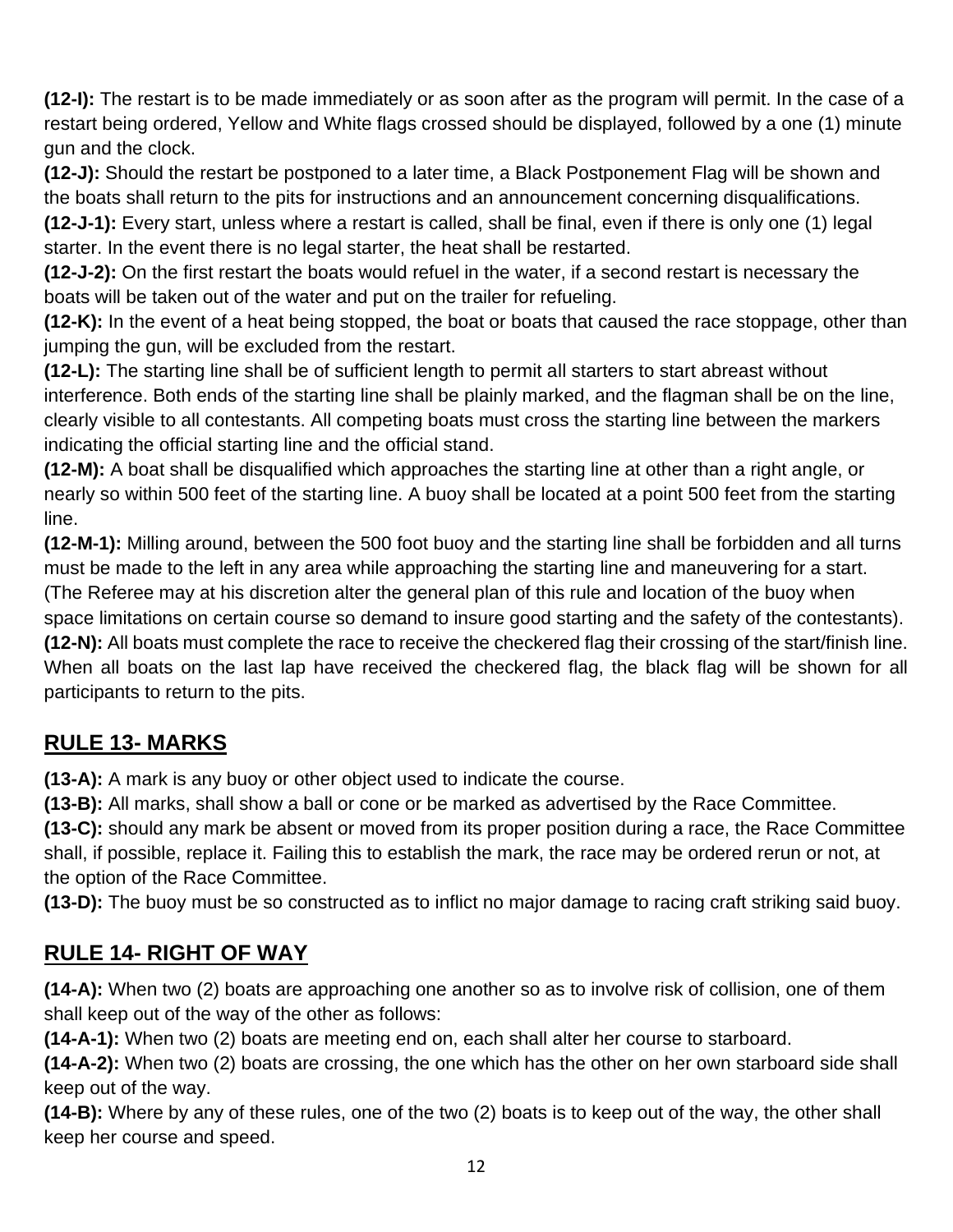**(14-C):** Every boat which is directed by these rules to keep out of the way of another boat shall, if the circumstances of the case admit, avoid crossing ahead of the other.

**(14-D):** Every boat which is directed by these rules to keep out of the way of another boat shall, on approaching her, if necessary, slacken her speed, or stop or reverse.

**(14-E):** Every boat overtaking any other shall keep out of the way of the overtaken vessel.

**(14-F):** In obeying and construing these rules, due regard shall be had to all dangers of navigation and collision, and to any special circumstances which may render a departure from the above rules necessary in order to avoid immediate danger.

## **RULE 15- OVERLAP**

**(15-A):** An overlap may only be established when two (2) boats are on the same course or approximately the same course and the overtaking boat has no longer a free choice on which side she shall pass. The inside boat may gain the right of way by establishing an overlap even after the outside boat has altered her helm for the purpose of rounding the mark.

#### **RULE 16- OVERTAKING**

**(16-A):** An overtaking boat shall, as long as an overlap exists, keep clear of the boat which is being overtaken. The overtaking boat must not alter her course until, for Stock Outboard and Outboard Performance Craft Divisions a one (1) boat length of open water exist and for the Inboards four (4) boat lengths of open water exist and Grand Prix Division a six (6) boat length of open water exist.

#### **RULE 17- PASSING MARKS**

**(17-A):** Should, however, an overlap exist between two (2) boats when both of them are about to pass a mark on the required side, then the outside boat must give the inside boat room to pass clear of the mark.

**(17-B):** Contestants who have failed to turn a mark must return immediately and circle to the left, inside the course and pass the missed marker on the proper side, keeping clear of the balance of the field in so doing.

**(17-C):** All turning buoys and course buoys shall be passed on the driver's left hand.

#### **RULE 18- ALTERING COURSE**

**(18-A):** When one (1) or two (2) boats is obliged to keep clear, the other shall not alter her course so as to involve risk of fouling.

#### **RULE 19- BEARING AWAY**

**(19-A):** A boat shall not bear out of her course so as to hinder another in passing to starboard.

## **RULE 20- ACCIDENTS**

**(20-A):** After an accident all involved boats will be taken out of the water to be checked by the Inspector or Referee prior to being permitted to race again. An incident report must be filled with the officials.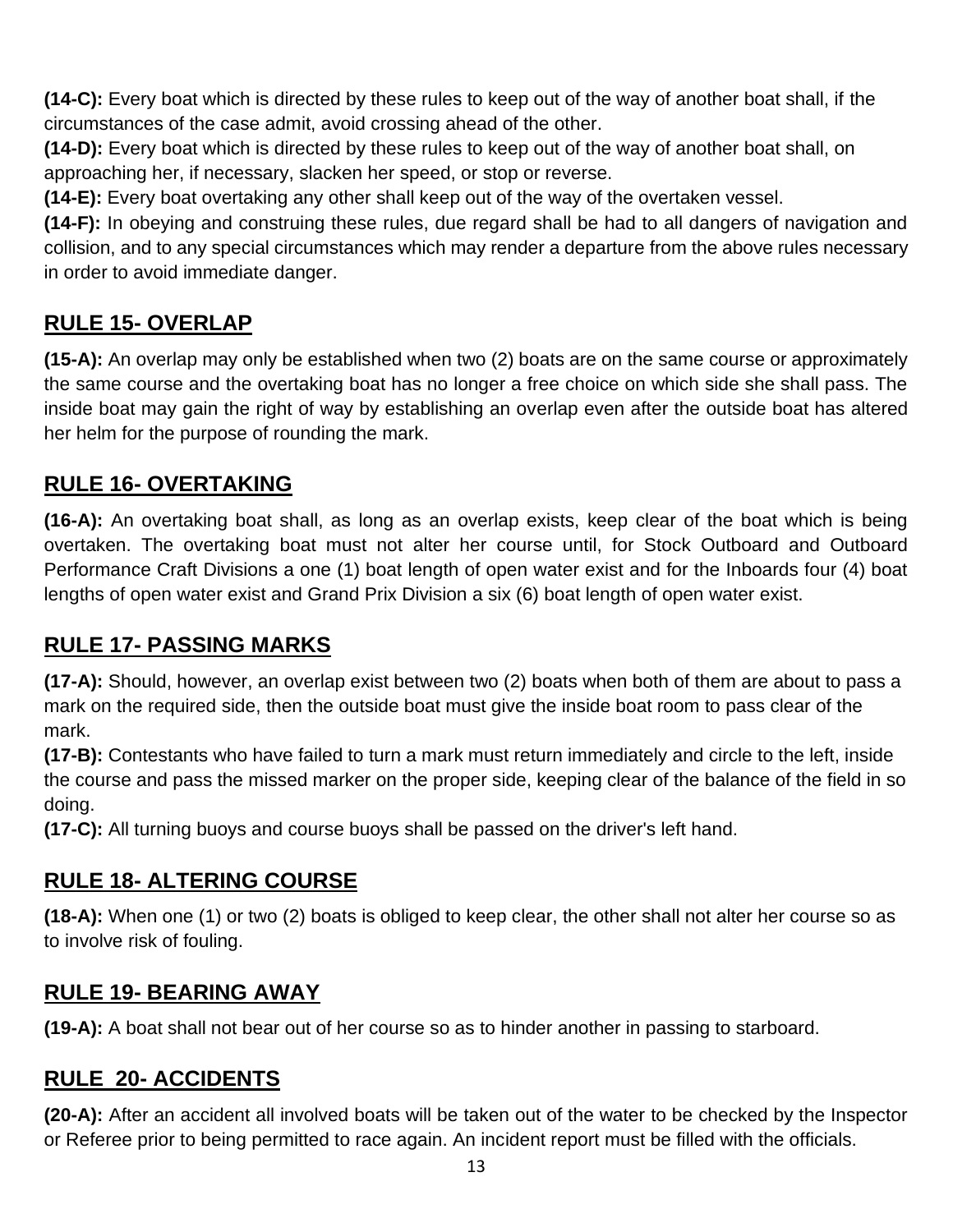# **RULE 21- PROTESTS AND APPEALS**

**(21-A):** Protests arising from sanctioned regattas must be filed in writing with the Referee, not later than thirty (30) minutes after the official finish of last heat of racing on the day's schedule, or when it concerns legality of equipment, within one half (1/2) hour after inspection has been completed. The Race Committee shall then meet to settle such protests. A copy of all protests shall be sent immediately to the Board of Director. Owners or drivers shall have the right to protest any violation of the racing rules. If the protest concerns the eligibility or legality of a motor, the complainant must post a \$50.00 protest fee for Stock Outboard and \$500.00 for Inboards and Outboard Performance Craft the fee to be returned if the protest is found valid and the expense of inspection and settling the protest then to be borne by the defendant. If the protest is invalid, the fee shall be awarded to the defendant as compensation for his troubles. The contestant filing a protest must be a registered participant for the regatta and be in the same class. All decisions of the Board of Director Committee shall be final regarding violations of starting, driving and course rules. Appeals will be awarded only if a suspension of more than one (1) day is involved, or if the interpretation of a technical rule is challenged. Costs of such appeal to be \$50.00 or \$500.00 for technical infraction depending on the division. Under no circumstances will an appeal be entertained unless it is filed with the Referee within half (1/2) an hour of notification of suspension. **(21-B):** If through protest, the measurement of a boat in a sanctioned race be called in question, the Inspector shall be the sole arbiter of such questions. In any case, the usual fee measurement shall be collected from the owner, if the measurements be found to exceed the measurement filed, and from the person protesting, if not. The owner of a boat so protested shall present his boat for re-measurement immediately after the race, or when required to by the Referee.

**(21-B-1):** In case any necessary expense is incurred to decide a protest, same shall be borne in full by the loser.

**(21-C):** Any contestant who wishes to appeal a disqualification imposed by the Board of Director may do so by filing with the Referee a written statement accompanied by a \$100.00 appeal fee. The matter will then be settled by the Board of Director, with all prize awards held in abeyance pending a final decision. If the appeal is upheld, the appeal fee will be refunded. (Otherwise, it will be utilized to defray general expenses of the Board of Director). Under no circumstances will an appeal be entertained unless it is filed with the Referee within a half (1/2) hour after the conclusion of the day's final event, or inspection has been completed if technical.

**(21-D):** In sanctioned races, after the owner or his representative has been notified in writing to comply with any rule, he (the owner or his representative) may file in writing with the Referee, a statement, previous to the start of any race, informing the Committee of the owner's intention to appeal to the Board of Director of the Canadian Boating Federation from any of the decisions made in which case the Referee shall allow the boat to restart in a sanctioned race and shall withhold announcing the results of the race until a hearing has been held by the Board of Director of the Canadian Boating Federation and an opportunity given to both sides to be heard. In case Board of Director rules that the appeal is justified then the performance of the boat shall be considered as official; should the Board of Director rule that the Referee was justified in his action, then the performance of the boat in the race shall not be recorded.

**(21-E):** A person lodging a protest or an appeal over disqualification will be afforded an opportunity via the duly appointed class driver representative for said race to present his case to the Referee of the day AND/OR his case to the Board of Director. The Vice President Racing will advise said person at least two (2) weeks in advance of the Board of Director.

## **RULE 22- DISQUALIFICATION**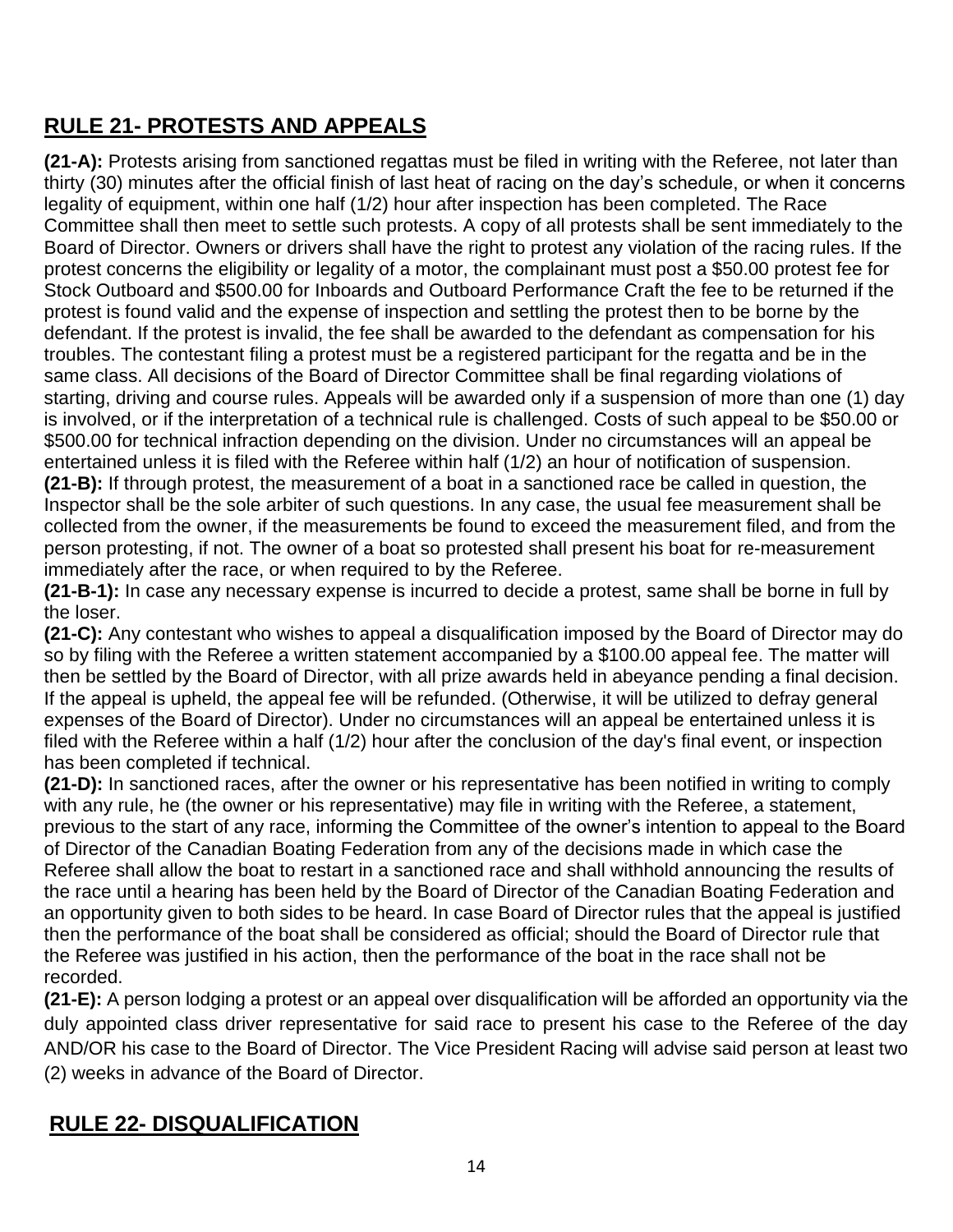**(22-A):** Every boat must go fairly around the course without destroying, or dislodging any buoy unless forced to do so by another boat. In the event, only the offending boat will be disqualified.

**(22-B):** Any boat that fouls a buoy (except as provided above), and which doesn't return to pass the missed buoy as 17-B will have a one minute penalty. Any boat will be disqualified that forces another boat to foul a buoy or other obstruction or violates in any other way the rules governing right of way. See Rule 14.

**(22-C):** The Race Committee or Referee may, with or without a protest, disqualify any boat, should it come to their knowledge before the awarding of prizes, that she has committed a breach of these rules. **(22-D):** Failure of the Race Committee, judges, or any other official directly or indirectly connected with the handling of a race or any other details to carry out any provision of the rules or regulations shall have no bearing whatsoever on the rights of any contestant or upon a contestant's duty to obey all rules. **(22-E):** Should any boat or owner commit a breach of these rules, which is of a minor technical nature, and in the judgement of the Race Committee has had no direct effect on the relative position of the boats at the finish, said Committee shall have power to decide whether or not such boat shall be disqualified, subject to the approval of the Referee.

**(22-F):** Should it come to the attention of the Referee, or any member of the Board of Director that any owner, driver, contestant, or assistant of these, has violated any of these racing rules, which violation in the opinion of said Commissioner is of major importance or contrary to the best interest of power boat racing, has acted in an unsportsmanlike manner in connection with any racing event or whose conduct is unbecoming of a gentleman, then the Commissioner may disqualify, place on probation or suspend the said person or persons. Such probation or suspension shall be considered temporary, but in effect until such time as the matter shall have been disposed of in accordance with the By-Laws

First offence \$250 fine minimum plus CBF expense, loss of points, suspension depend on severity of the incident.

**(22-G):** Any driver or passenger who participates in a race without an approved life preserver and crash helmet is automatically suspended for a period of six (6) months, and any driver or passenger without a life preserver and crash helmet at any other time during a regatta when underway shall be suspended for a period of one (1) month.

**(22-H):** A boat will received a DNF (Did Not Finish) from a heat it in which it withdraws from a race course before crossing a finish line.

**(22-I):** Any driver who races a non-stock outfit or underweight hull in a sanctioned event in violation of the regulations covering said event will be disqualified for the day and warned. A second infraction of the same violation will result in a thirty (30) day suspension. A subsequent offence in the current racing year will result in a one (1) year suspension.

**(22-I-1):** During the period that any driver is under suspension for a non-stock offence, the hull and/or motor in question shall not be campaigned in any sanctioned regatta under the original ownership. The new owner must correct the fault which the outfit was disqualified for, before running the outfit.

**(22-J):** The Referee shall have power to discipline any official and any owner, driver or assistant who, whether actually competing in a race or not, shall violate any of the rules, a published local regulation or interfere with racing. The referee, at his discretion, may bar such person from further racing activities at that regatta, may compel the removal of his equipment from the waters and pits, and may void any position or prizes previously won. Any official on the Judges' Stand shall be relieved of his duties for the day if he coaches any driver with signals or in any other manner as the boats are coming up to the start.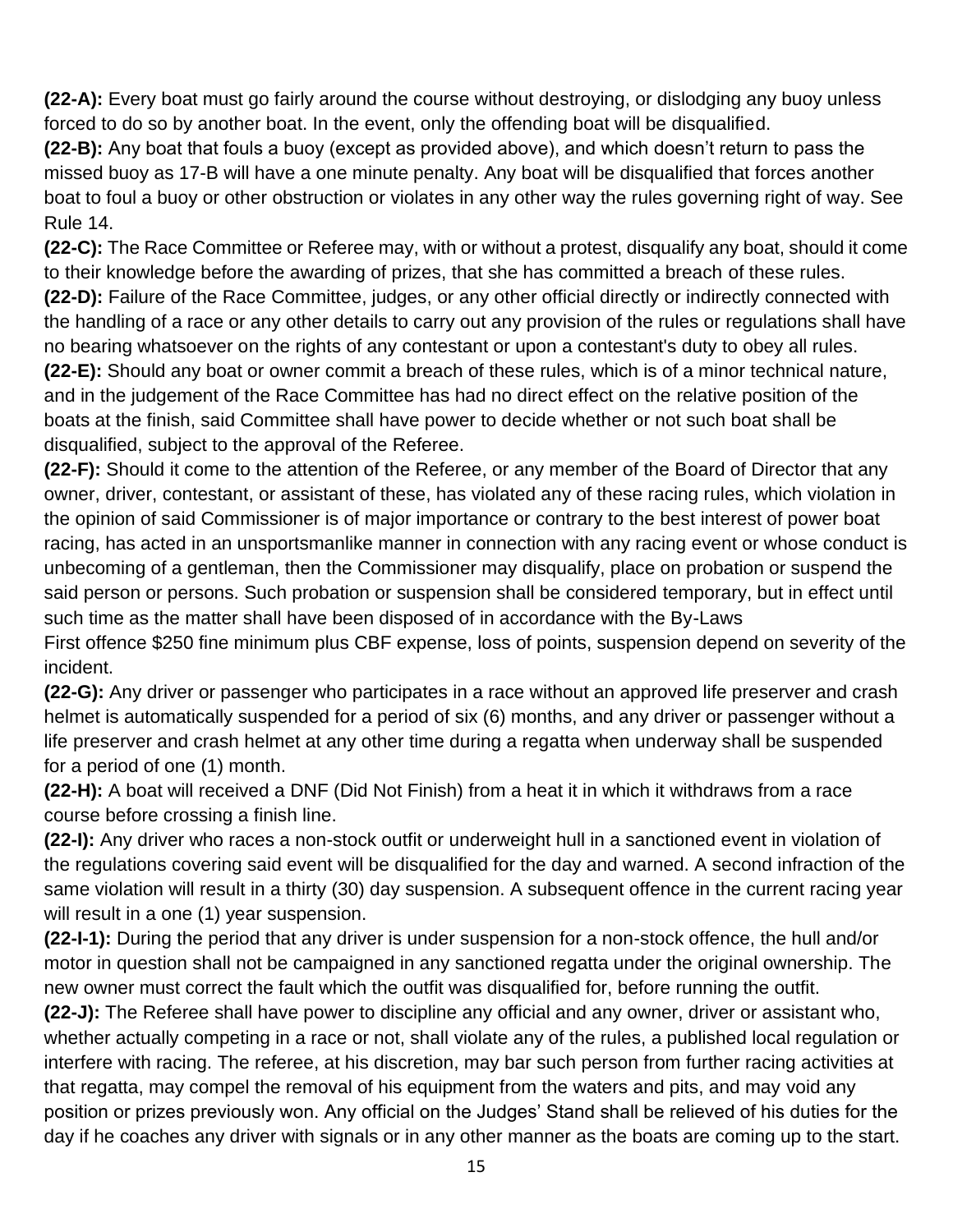**(22-K):** The referee will disqualify any driver for the testing of any boat and motor at a regatta site on the water independent of the shore if there is no patrol boat. It's will be on Driver or/and Owner OWN RESPONSABILITY

**(22-L):** Anyone bailing his boat, refueling or throwing garbage in the water, will receive a one (1) day suspension for the first offence, and thirty (30) days for the second offence.

## **RULE 23- PRIZES**

**(23-A):** Prizes shall only be awarded in each class, provided there are three (3) or more starters and at least two (2) of said starters finish the race over the prescribed course, unless the Race Committee decides to waive such restrictions.

**(23-B):** If any boat be disqualified, the points for that heat shall be awarded to the legal boats in the corrected order of finish.

**(23-C):** No trophy, prize, or race shall be awarded to any person until all racing and protest fees shall have been paid.

**(23-D):** The prize shall be awarded to the owner of the boat. The owner may, if he so chooses, instruct the Race Committee to award the prize to the owner of the motor or to the driver.

**(23-E):** No prizes shall be presented for a protested event until all protests that might affect the prizes have been decided. In a sanctioned event, if any owner or driver gives notice of his intention to appeal from any decision of the Referee, the awarding of the prizes in that event shall not be made until said appeal has been decided.

**(23-F):** Any club holding a race under C.B.F. sanction and which requests the return of any trophy, prize or prize money, shall be required to put said demand in writing and mail it to the contestant involved by registered mail, return receipt demanded, with a copy to National Office for action by the Board of Director.

**(23-G):** Should any contestant refuse or fail to return any trophy, prize or prize money demanded by any Race Commissioner, who shall make said demand in writing and mail it to the contestant involved, by registered mail, return receipt demanded, he shall be immediately suspended from all racing.

**(23-G-1):** The amount of cash prizes in each class shall be specified on the Race circular.

**(23-H):** In the event that boats of smaller piston displacement are permitted by the STEP UP RULE to compete in a race for boats of larger piston displacement, the prizes posted for the heat of race shall be awarded as follows:

**(23-H-1):** When only (1) set of prizes is at stake, any boat permitted to start shall be eligible to compete for the prizes.

**(23-H-2):** When both trophies and cash are at stake the trophies shall be awarded to the boats of the class for which the heat or race was scheduled in order of their finish; and the cash shall be awarded to the placing boats in the order of their finish, regardless of whether or not they are step-ups or boats of the class for which the race was scheduled.

**(23-I):** To ensure that the amount of cash prizes specified on the race circular, as per Rule (23-G-1), is actually paid to contestants, the following rules shall apply:

**(23-I-1):** Fifteen (15) percent of cash prizes shall be deposited with the CBF office, thirty, (30) days prior to the first day of the event and deposited into an in trust bank account under the supervision and signature of the Treasurer of CBF and the Director of Clubs or any other persons named by them. In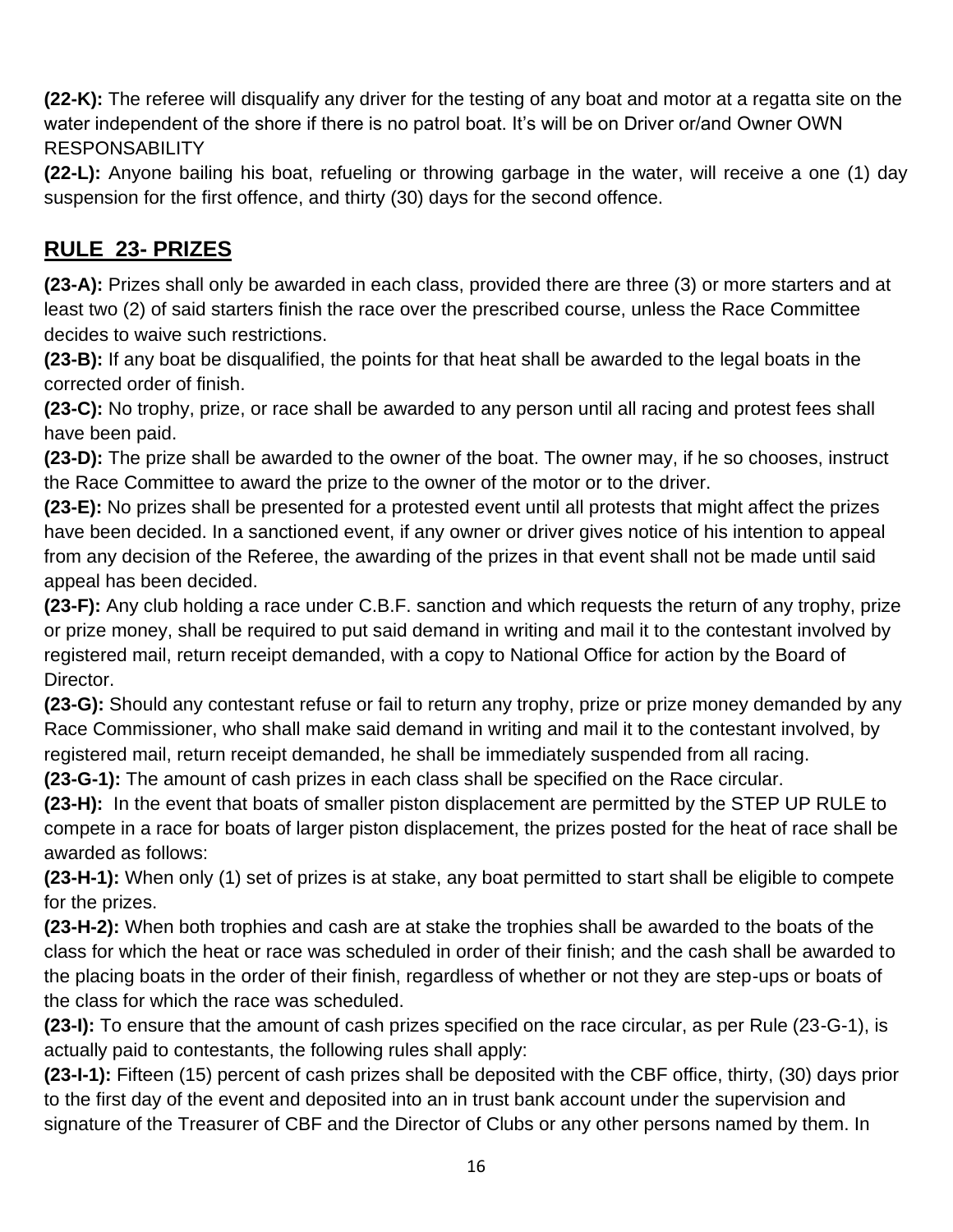case of non-compliance with this provision no sanction can be granted. The non-complying organization and the appropriate member shall be advised accordingly. If the race is cancelled the 15% in trust is not refundable.

**(23-I-2):** Thirty-five (35) percent cash prizes shall be deposited, before the drivers' meeting on the first day of the event, with the Board of Director's member assigned to that specific race and named on the race circular especially for this duty or with any other person appointed by him.

**(23-I-3):** The remaining fifty (50) percent shall be deposited before the drivers' meeting on the last day of the event with the same person as in Rule (23-I-2).

**(23-I-4):** Instead of Rule (23-I-1), (23-I-2), (23-I-3) above, other financial arrangements, approved by the Board of Directors, are acceptable (a bank letter of credit, a guarantee of payment by a municipality, bond, bank draft, etc.).

**(23-I-5):** It is the duty of the person named in Rule (23-I-2) to report on this matter at each drivers' meeting. It is also the responsibility of the referee to enforce this provision as per rule (29-B) and rule (30D).

**(23-I-6):** If for any reason rule (23-I-2), (23-I-3) and (23-I-4) above is not fulfilled, the director named in rule (23-I-2) has the authority to cancel the regatta and advise the referee accordingly. In this event, the fifteen (15) percent deposited in the "in trust" account is divided equally among boats registered at the Regatta, to pay for travelling expenses.

**(23-I-7):** The owners of boats registered in the cancelled regatta as per rule (23-I-6) above may overrule the decision to cancel the regatta by a unanimous vote.

**(23-I-8):** These rules shall apply to all CBF sanctioned events.

**(23-I-9):** In the event C.B.F. and a promoter agree to the joint running of an event, this event shall be called a "TURN KEY OPERATION". In an event such as this, it shall be the responsibility of each partner to handle its own portion of the event which must be clearly defined in writing. All administration fees (if any) must be in the possession of the C.B.F. National Office no later than five (5) months prior to the running of the event. All prize money must be in the possession of the C.B.F. National Office no later than sixty (60) days prior to the running of the event.

## **RULE 24- SCORING POINTS**

**(24-A):** There shall be no points awarded for a heat that is not contested on the water. Trophies and prize money may be awarded, based on times for publicity purpose.

**(24-B):** The receivers of the trophies will be the winners of the final.

**(24-C):** If any boat is disqualified, the points for that heat shall be awarded to the legal boats in the corrected order of finish in the heat. If inspection reveals that a boat or motor is illegal, the boat shall be disqualified for each heat in which it raced and the order of finish shall be corrected for each heat.

**(24-D):** All classes shall be required to display the CBF logo decal (as supplied by the head office on the upright right side of the hull. The logo must be placed in such a way that it is visible from the shore level, when the hull is competing on the water. Any CBF registered hull and/or driver competing WITHOUT THE CBF LOGO DECAL at a CBF sanctioned event WILL NOT BE SCORED POINTS for heats run **(24-E):** In dual sanction events, Canadian Boating Federation members will be awarded points, for high points in the Canadian Boating Federation, as per their official order of finish in the competition.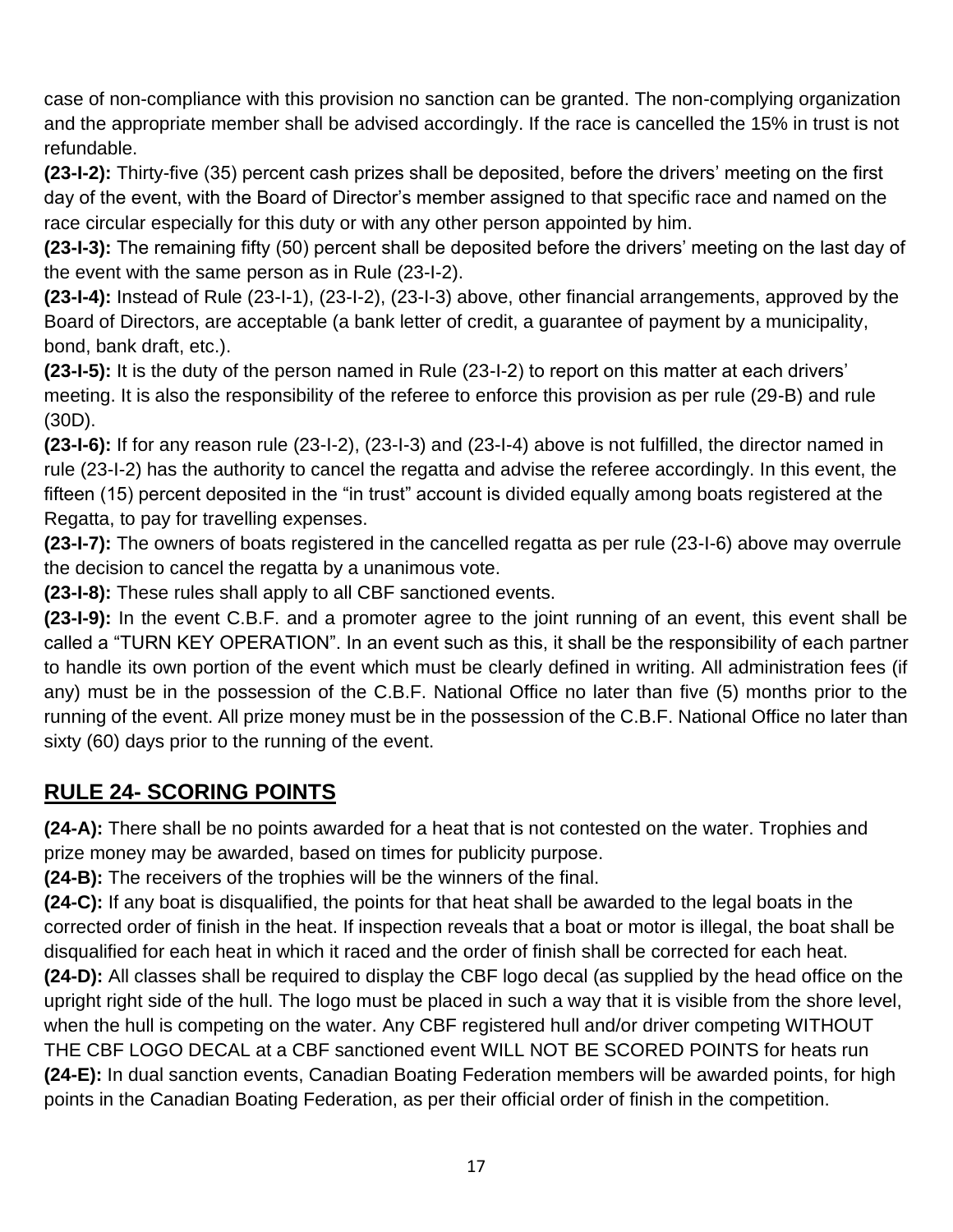**(24-F):** Championships: All Divisions of racing may schedule National Championships when approved by the Divisional Committee of any class or classes. The Committee is not compelled to approve all classes at any one regatta.

## **RULE 25- OFFICIAL CERTIFICATES AND MEDALS**

**(25-A):** On the approval of an Official Record by the appropriate Board of Director Committee, the National Office shall forward to the owner and driver of the boat credited with the performance, a suitably signed certificate.

**(25-B):** C.B.F. will supply a plaque to the boat owner and driver who becomes National Champion in his class.

## **RULE 26- SUSPENSION OF RULES**

**(26-A):** The Race Committee shall have power to suspend any of these rules, by stating their suspension in the Circular of Conditions for the race, or by agreement with all of the owners of the competing boats.

**(26-B):** In sanctioned races when on account of local conditions special racing rules not provided by these rules, or changes in these rules are deemed necessary by the local Race Committee for a particular race, then the local Race Committee may send in writing to the Chairman of the Board of Director of the Canadian Boating Federation their suggested changes, and if approved in writing or by telegram, these may be used in the particular race in question and sanction granted.

# **RULE 27- CONDUCTING TIME TRIALS**

**(27-A):** The club or sponsoring organization who desires to run time trials, should contact the C.B.F. National Office six (6) months in advance of the said event. The Board of Director will then appoint a representative, preferably the appropriate Group Chairman, to physically inspect the race site and course to verify that all requirement in the C.B.F. rule book are adhered to. All expenses for such inspection shall be the responsibility of the sponsoring club or organization, and the amount agreed upon by both parties shall be paid to the Canadian Boating Federation in advance of such inspection. **(27-A-1):** The course shall be a straightaway of 5,280 feet in length for Mile Trials, or a straightaway of 3,280.833 feet in length for Kilometer Trials. To determine speed in miles per hour for a run over a Kilometer course the following formula should be used:

M.P.H. = 3600 x .6213824

(Time in seconds)

(NOTE: UIM recognizes one (1) nautical mile, one (1) statute mile and one (1) kilometer).

**(27-B):** The course shall be surveyed by a competent engineer approved by the Race Committee and he shall file a chart of same with distance, ranges, marks, buoys, etc., clearly indicating thereon in advance trials.

**(27-B-1):** At each end of the straightaway there shall be at least two (2) range marks placed exactly at right angles to the length of the course. These range marks shall be used by the timers when determining the time of start and finish.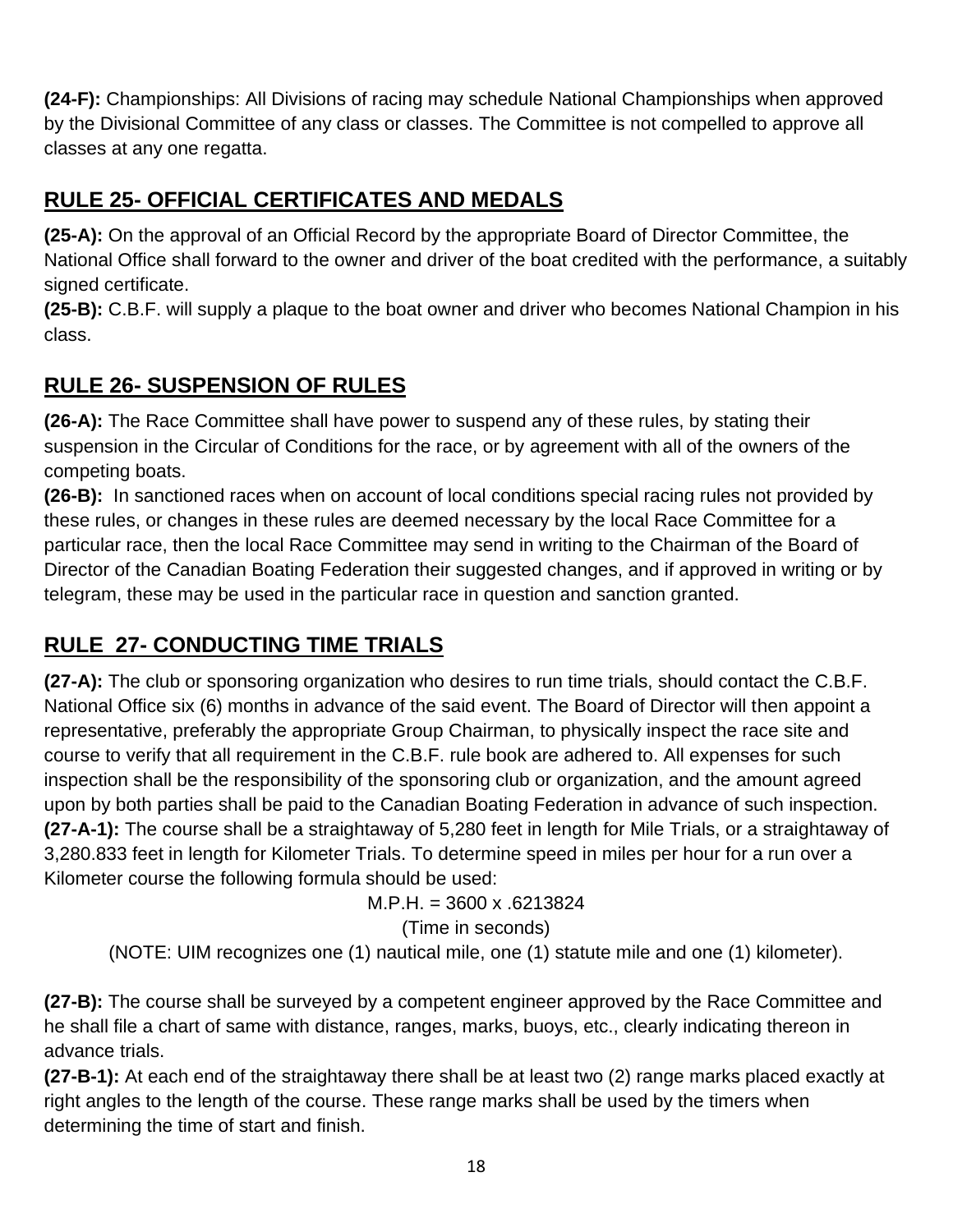**(27-B-2):** A floating buoy is not a range mark, but can only be considered in Time Trial courses as a guide to the competing boat, and such buoys are not to be used in timing the boat at start and/or finish. **(27-C):** For Mile Trials, the boats may be timed with approved stop watches by at least six (6) competent timers approved by the Board of Director.

**(27-C-1):** As an alternative to this procedure an approved electrical device, designed to start and stop, approved stop watches or to indicate time on a printed tape connected by an approved electrical means, between the starting and finishing line, may be operated by two (2) or more competent timers approved by the appropriate Board of Director.

**(27-D):** For Kilometer Trials, the boats should be timed with an approved electrical device, designed to start and stop, approved stop watches or to indicate time on a printed tape connected by an approved electrical means, between the starting and finishing line.

**(27-E):** Signals of the timers indicating the starts and finishes of each of the runs shall be given electrically by means of an individual electrical connection or radio, established between the starting and finishing lines and the timers. Visual systems of signaling such as flag waving and the use of flash bulbs will not be accepted.

**(27-F):** The test shall consist of two (2) consecutive runs, one (1) of which shall be made in one (1) direction and one (1) in the opposite direction, on the same course. The boats shall be timed on each of these runs as provided above. The times as indicated by the watches for each run, read to tenths of a second shall then be taken. For the purpose of computing average speed from average time for each run fractions of .05 of a second or over will be considered as .1 second and fraction of .04 of a second or less shall be dropped. The sum of the speeds for the two (2) runs shall be computed and this sum shall be divided by two (2). The quotient will be the average speed of the boat in miles per hour. For Kilometer Trials the procedure to be the same as Mile Trials.

**(27-G):** The boats, power plants, etc., shall be measured by a competent measurer approved by the Board of Director and a copy of the measurements filed with the National Office. (NOTE: for UIM requirements on inspection see rule (28-K).

**(27-H):** A boat shall not leave the course before the two (2) runs are completed. Should it be necessary to refuel, this shall be done without leaving the course.

**(27-I):** There shall be no changes made in hull, power plant, crew, etc., during the progress of the trials, except as specifically permitted under the special Time Trials Eligibility rule for Inboards. Minor changes and adjustments shall be allowed.

**(27-J):** The starts shall be flying and time will be taken as the stem of the boat crosses the line.

**(27-K):** Each contesting boat will make the two (2) runs by herself in such order as shall be determined by lot.

**(27-L):** Time Trials shall be conducted at an organized sanctioned regatta held by an organized Club or Association unless otherwise authorized by the C.B.F. Board of Director.

**(27-L-1):** The Board of Director will not approve a sanction for a Time Trial for a single boat or for certain specified boats. Any person or persons wishing to hold a trial for a certain class or classes of boats may do so but such a trial must be conducted by a Member Club of C.B.F. in accordance with the rules for Time Trials and shall be advertised by means of a Race circular and open to all registered boats in the class or classes to be invited. The parties conducting such an invitational trial shall be responsible for all the expenses of sanction and conduct of the event and any entry fee charged to participants will be up to the Sanction club.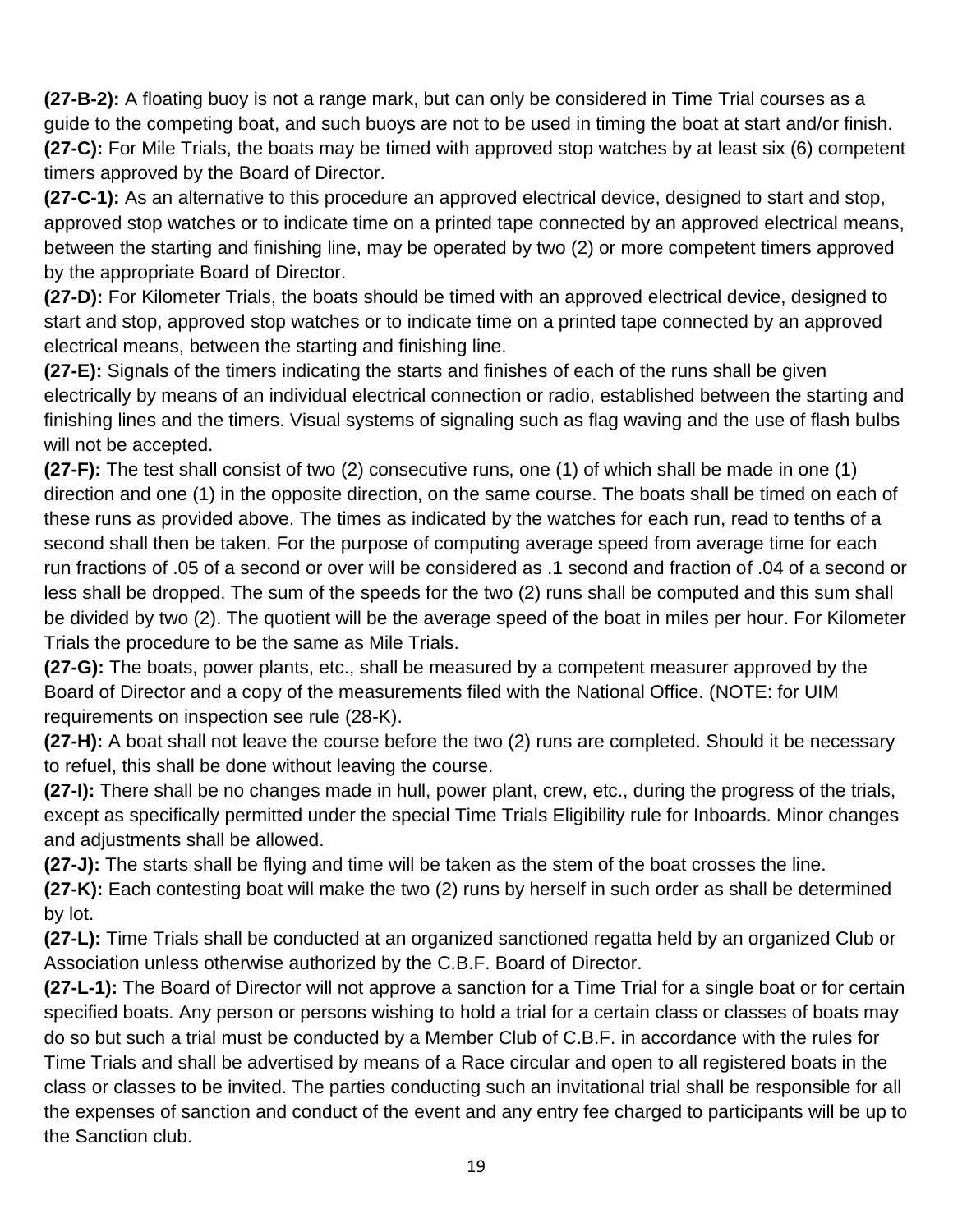**(27-M):** The two (2) runs of any boat shall be completed within a period of fifteen (15) minutes.

**(27-N):** A boat shall have the privilege of making up to and including three (3) consecutive two (2) way runs from which shall be selected for the test the two (2) fastest consecutive (each way) runs. Also a boat which fails to cross the finish line on any one (1) run shall be allowed the privilege of a restart. However a total of only three (3) restarts shall be allowed.

**(27-O):** When a boat makes more than one (1) two (2) way trial but leaves the course between one (1) set of two (2) way trials and her next set of two (2) way trials, only those times shall be used which are made in any one (1) complete two (2) way trial.

**(27-P):** In order to be eligible to enter a time Trial each boat and driver must have first qualified in accordance with the special rules for Time Trial eligibility for his division of racing.

## **RULE 28- OFFICIAL C.B.F. RECORDS**

**(28-A):** Official C.B.F. records will be awarded for the fastest speeds to date as follows:

**(28-A-1):** IN COMPETITION: All Classes: five (5) miles and/or those distances specified in the rules for the particular class.

**(28-A-2):** The distance specified by UIM are five (5), ten (10), and fifteen (15) miles.

**(28-B):** TIME TRIALS: All Classes: See rule for Time Trials requirements. The stop watches, scales or any other apparatus employed must have a certificate of accuracy delivered by an observatory or similar authority. This certificate must not be older than two (2) years.

**(28-C):** No record shall be considered unless approved by at least one (1) member of the Board of Director.

**(28-D):** All competitive records shall be made over a one (1) mile, one and one fourth (1 1/4) mile, one and two thirds (1 2/3) mile, or two and one half (2 1/2) mile course, unless otherwise specified in the rules for the particular class.

**(28-E):** Any boat that betters an existing competitive or straightaway record shall be subject to inspection immediately after its performance unless entered in another event on the same program. In the latter case, the motor must be sealed by the Inspector pending subsequent inspection.

**(28-F):** No record (in competition) shall be awarded unless there are at least three (3) bonafide starters, all of who must be of class for which record is claimed.

**(28-G):** Official Canadian records shall be awarded only in races sanctioned by the Canadian Boating Federation.

**(28-H):** There shall be no records awarded for lap speeds.

**(28-I):** Supervision of records and contests shall be vested with the Board of Director. (NOTE: UIM specifies that courses must be laid out in relation to known marks on land).

**(28-J):** Official records shall be awarded only when an official referee approved by the Board of Director, is present.

**(28-K):** The boat and motor which establishes an official record shall be inspected and measured by two (2) persons approved as inspectors and so named on the Race circular by the Board of Director. For Canadian records only one (1) inspector is required. (For world records UIM requires that the measurement certificate be signed by two (2) inspectors, and either the Chairman of the Board of Director for a competitive record or the Board of Director representative for a straightaway record).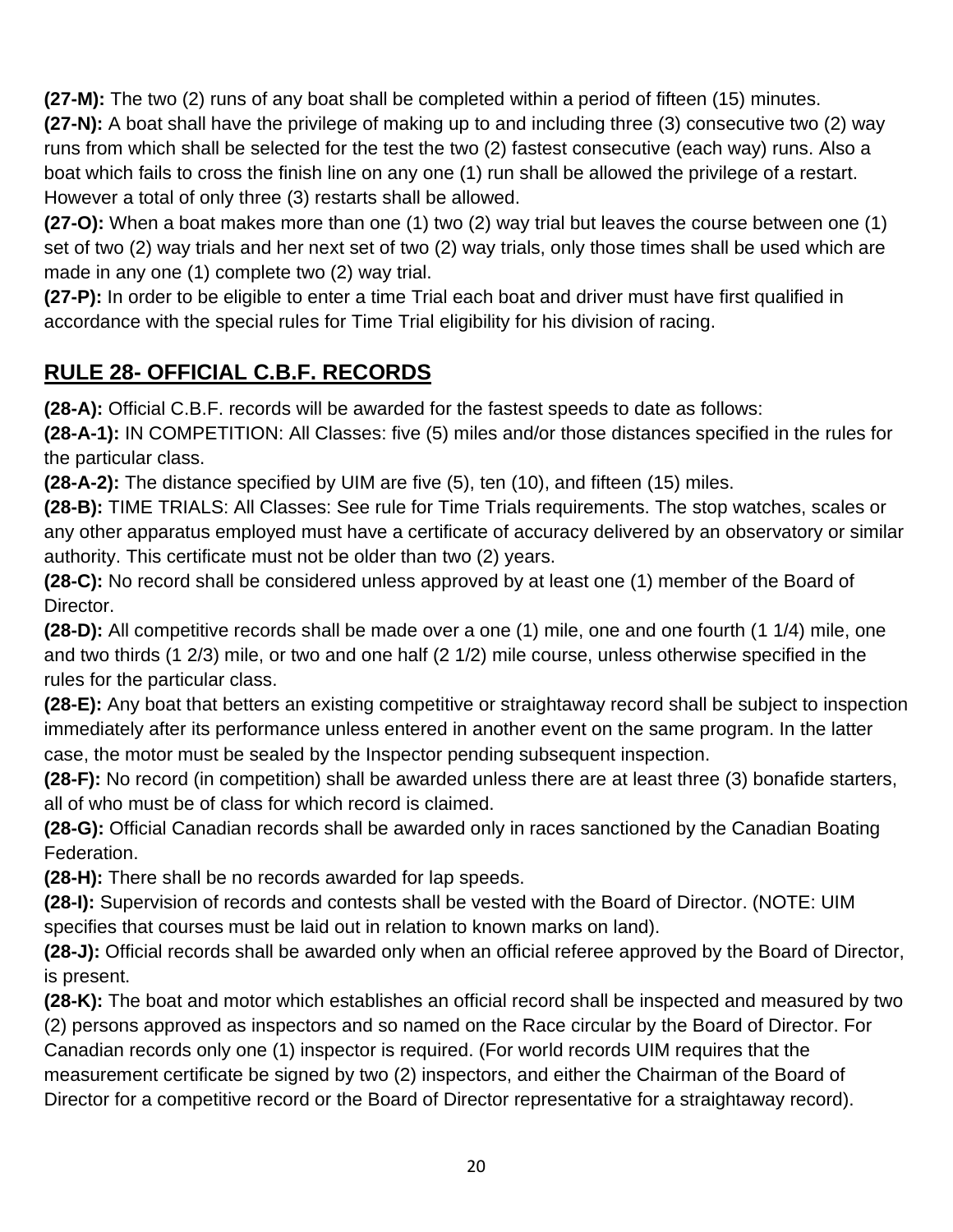**(28-L):** No Canadian Record or World's Record shall be awarded unless the course be surveyed in accordance with C.B.F. instructions and requirements, the boats timed and the motors inspected by persons approved by the Board of Director.

**(28-M):** Any official Canadian Record shall only be awarded to a person who is a FULL RACING MEMBER of the C.B.F., excluding the one (1) day racing membership. Both owner and driver must be a full racing member.

**(28-N):** The various officials shall file the results of events involving official records in accordance with C.B.F. requirements. These must include Surveyor's statement; Certificate of Accuracy of Timing Equipment; Contestant's Entry Blank; Scorer's and Timer's sheets, and Inspector's Report.

**(28-O):** Only one (1) record shall be allowed in any one (1) particular race for a given class and division. **(28-P):** In classes having both piston displacement and hull requirements, a boat must comply with all requirements of the class for which a record is claimed.

**(28-Q):** The highest speed made during the regatta for that particular class, provided the same is at least in accordance with UIM rules which allow a record only if the new speed equals or betters the old speed multiplied by 1.0030.

**(28-R):** A member of the Board of Director must be present at all Time Trials for speed and his expenses must be paid by the organization to whom sanction is granted. The Board of Director member present shall personally check and approve all facilities and shall personally be present in his official capacity at all runs for which records are claimed.

**(28-S):** Time Trial Records must EXCEED established COMPETITION RECORDS to be considered.

# **RULE 29- REFEREE AND DUTIES**

**(29-A):** At sanctioned races a Referee approved by the C.B.F. and designated for the race in question by the sanctioning officials, shall be present.

**(29-B):** It shall be the responsibility of the Referee to attend the drivers' meeting and to assure himself that all questions regarding rules, conduct of the regatta and conditions of awarding of posted prizes are thoroughly explained to all contestants. The Referee should also inform the drivers whether or not all requirements for sanction have been provided for.

**(29-C):** It shall be the duty of the Referee to see that all provisions of the racing rules are complied with by contestants and officials and report in writing to the C.B.F.

**(29-D):** No specific duties shall be assigned to the Referee such as timer, surveyor, inspector, judge, etc. He shall not act as a member of the Regatta Race Committee or any other Committee in connection with the race or regatta.

**(29-D-1):** He may advise the Regatta Race Committee or make suggestions for the proper handling of the race. He shall have power to enforce the conditions demanded for a proper basis for records. He shall insist that all provisions of the racing rules be complied with when records are at stake. He may decline to allow a speed made to be considered as a record if in his judgment the rules have not been complied with or enforced. His suggestions to the local committee as to course, conduct, inspection and compliance with rules, etc. must be observed. The Referee may over rule any decision of the Regatta Race Committee relative to these rules.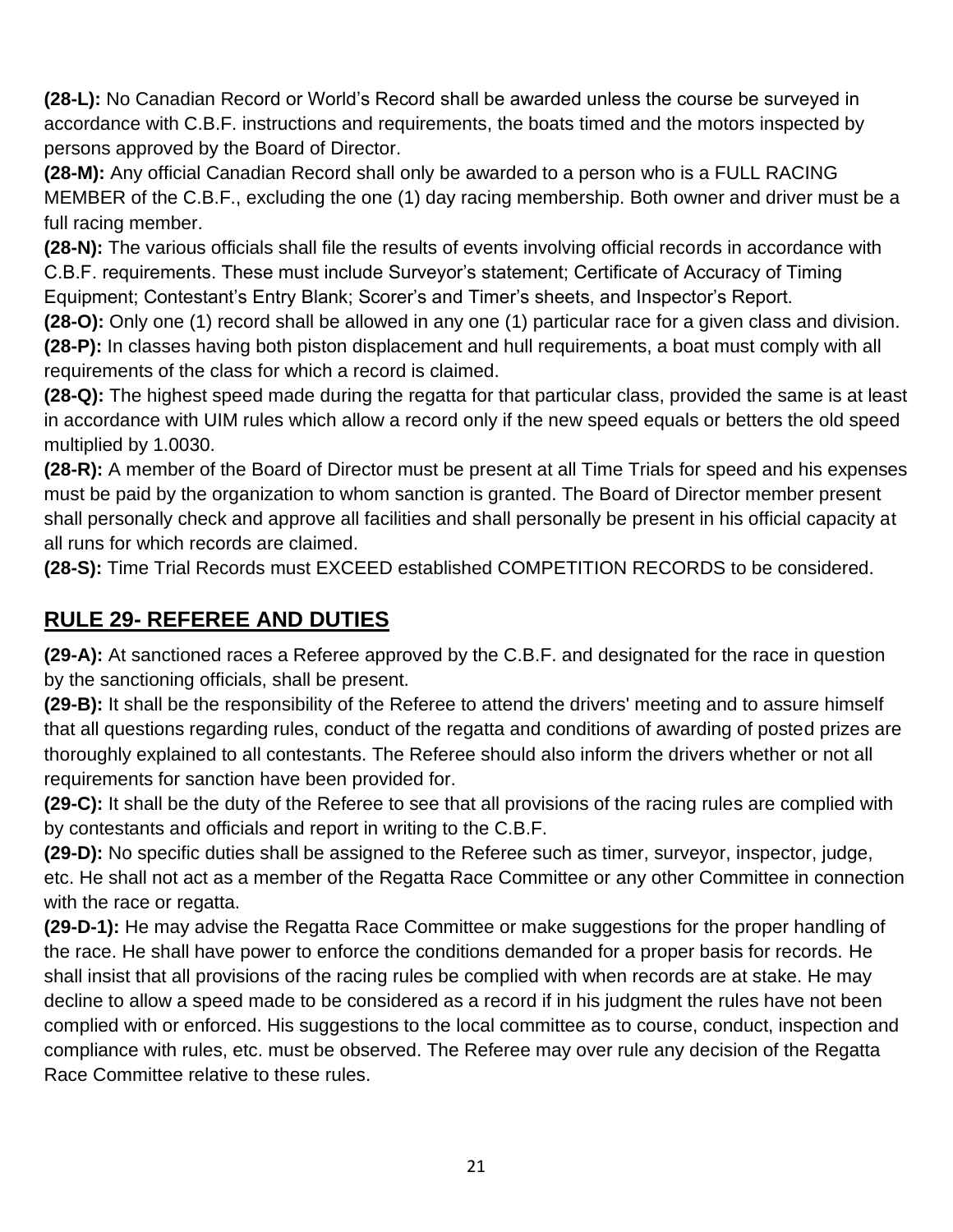**(29-E):** Immediately after the conclusion of any event where an Official Record is claimed, the Referee shall make a report on blanks provided for the purpose and shall file two (2) copies of the report with the C.B.F. National Office.

**(29-F):** The Referee and/or the Official's Director is the bona fide representative of the C.B.F. Board of Director with all personnel connected with the regatta, officials, drivers, mechanics and owners to be under the jurisdiction of the Referee during the entire regatta.

**(29-G):** Designation of a Referee to attend any regatta shall be made by the proper official of the C.B.F. from the approved list of referees.

**(29-H):** Expenses of the Officials shall be paid by the organization holding the sanctioned event. **(29-I):** In case of emergency any Official or Director of C.B.F. may designate a Referee for any particular regatta.

**(29-J):** Once approved all officials have to function in the appropriate classes at least once every two (2) years to maintain approval. If an official remains a member of this Federation and wants to stay in boating and do other jobs, his name shall remain in the rule book under the jobs he has previously done. **(29-K):** All decisions of the Referee shall be final regarding violation of starting, driving, and course rules. There will be no appeals or protests of the Referee's decision on course infraction. Appeals will be allowed only if a suspension is involved. Technical questions about the legality of a boat or engine shall be referred to the appropriate Technical committee.

# **RULE 30- INSTRUCTIONS TO THE REFEREE**

**(30-A):** Because the actual control and direction of the regatta is carried out by the Regatta Race Committee (Chairman, Timer, Scorer, Starter and Inspector) the Referee takes no part in the active officiating as long as all aspects of the rules and sanction requirements are observed by both officials and contestants.

**(30-B):** In actual practice, the Regatta Race Committee can profit by the advice of the Referee before deciding questionable points relative to incidents on the race course or interpretations of the rules. In the event of an improper decision, the Referee is authorized to overrule the Regatta Race Committee. **(30-C):** The Referee should be on the alert to see that the officials themselves obey all rules and impartially compel obedience by all others. He must be sure the timing, scoring and other details of procedure are properly handled and correctly recorded on the standard form. He attends all drivers' meetings, protest hearing and any meetings of the Regatta Race Committee and while he may advise, he does not vote.

**(30-D):** It is the particular duty of the Referee to see that adequate pit facilities and course patrol are provided and that promise as to prizes or other inducements of the race circular are fulfilled.

**(30-E):** The rules provide that the Referee has power to recall a start, or annul starting disqualifications when the officials have erred in the starting procedure. Therefore, the Referee must pay particular attention to the operation of the clock, chronometer and flags.

**(30-F):** When records are claimed, the Referee must see that the boats and motors are inspected by competent measurers, the timing verified and the course rechecked by the surveyor. The complete report of his findings must be forwarded on the Referee's Certificate.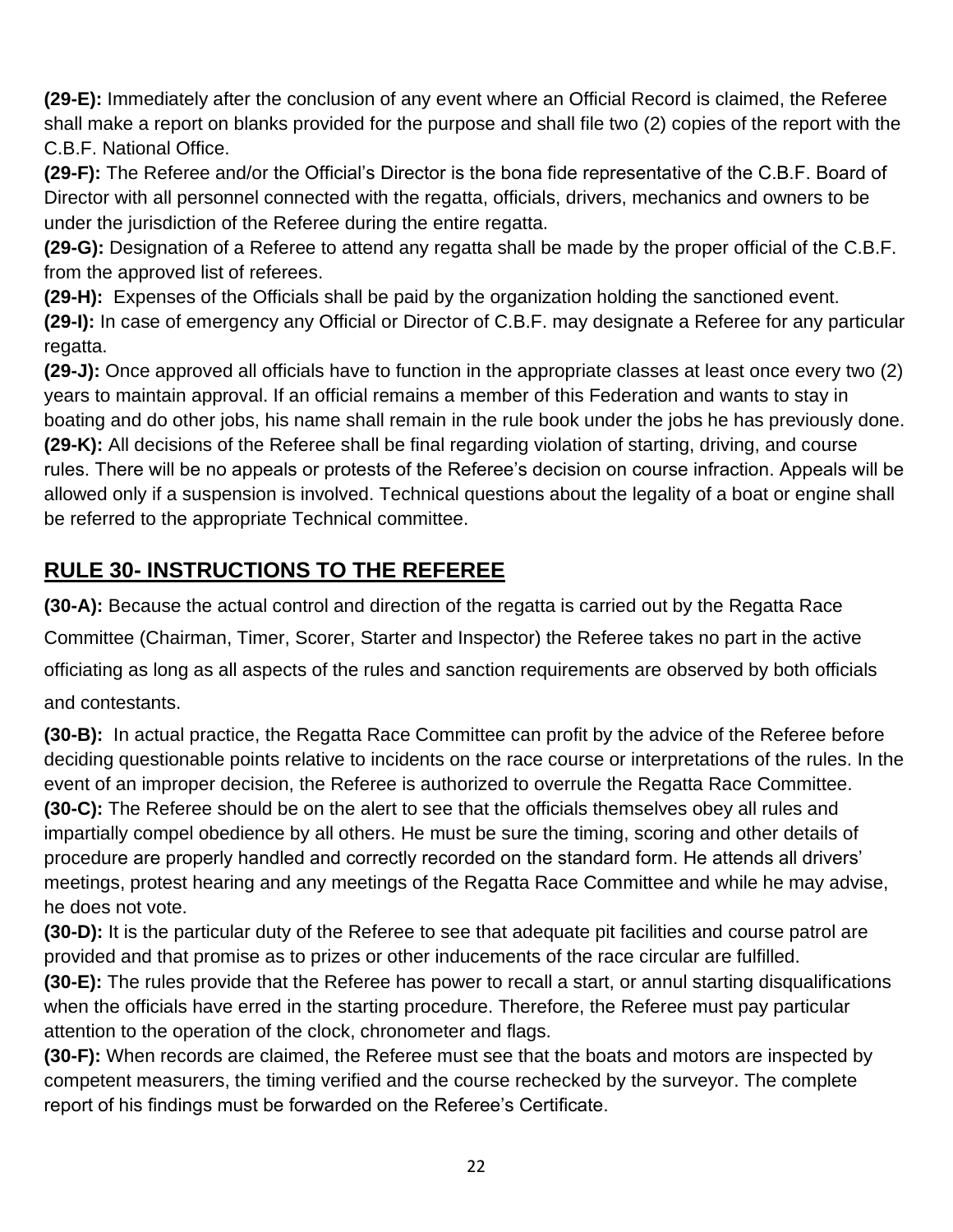**(30-G):** Although a Referee is forbidden to act in other official capacities, this does not prohibit his instructing officials when they obviously are unfamiliar with their work. To observe formalities all matters are handled through the Regatta Race Chairman.

**(30-H):** The Referee must realize that he is not there merely to find fault, but to prevent errors if possible and to help make a smooth running regatta. While rendering this assistance, he still must never assume the responsibilities rightfully belonging to the Regatta Committee Chairman and other officials.

## **RULE 31- RACING NUMBERS AND BOAT REGISTRATION**

**(31-A):** All boats entered in sanctioned races must be registered annually with the C.B.F. office and display the racing number assigned. The use of numbers that are unauthorized or not officially assigned for the current year is forbidden. Such boats may not be scored or allowed prizes. Numbers not assigned for current year are void.

**(31-A-1):** The CBF will divide racing forms into Divisions of like boats and styles of racing. These Divisions may manage their own rulebook by committee and report to the CBF Board of Directors VP of Racing. Note that this is not to contradict the voting power in By-Law 229.00, but for Racing Rule management only. Members registering to the CBF will be placed into one of the following Divisions:

| <b>Division</b>                         | <b>Abbreviations</b> | <b>Voting Rights per By-Law</b><br>229.00 |
|-----------------------------------------|----------------------|-------------------------------------------|
| Stock Outboard (Stock/Modified/PRO)     | SO-MO-PRO            | <b>Outboard Member</b>                    |
| Outboard Performance Craft (OPC, Tunnel | <b>OPC</b>           | <b>Outboard Member</b>                    |
| Boats)                                  |                      |                                           |
| Thundercat (Inflatables)                | <b>TCAT</b>          | <b>Outboard Member</b>                    |
| <b>Outboard Drag</b>                    | <b>OD</b>            | Drag Member                               |
| Inboard Hydroplane                      | ΙH                   | <b>Inboard Member</b>                     |
| <b>Inboard Runabout</b>                 | IR                   | <b>Inboard Member</b>                     |
| <b>Grand Prix</b>                       | <b>GP</b>            | <b>Grand Prix Member</b>                  |
| Vintage (Outboard and Inboard)          | V                    | Vintage Member                            |
| <b>Jet River</b>                        | J                    | <b>Jet River Member</b>                   |
| Offshore                                | O                    | <b>Offshore Member</b>                    |
| Personal Watercraft (PWC)               | <b>PWC</b>           | <b>Personal Watercraft Member</b>         |

**(31-B):** Registrations and assignment of racing numbers becomes effective January 1st and are valid until the following December 31st unless rescinded or surrendered. The numbers of the previous year will be reserved for that member or outfit for one (1) additional year.

**(31-C):** Owners must not use the same racing number on more than one (1) hull (with the exception of those in the Stock or Formula Outboard Division). When boats are sold, they must be registered and new numbers assigned to the new owner except when the old owner surrenders the number, and consents to a transfer to the new registrant by National Office. Owners must remove racing numbers from hull when possession is given to a non-registered individual.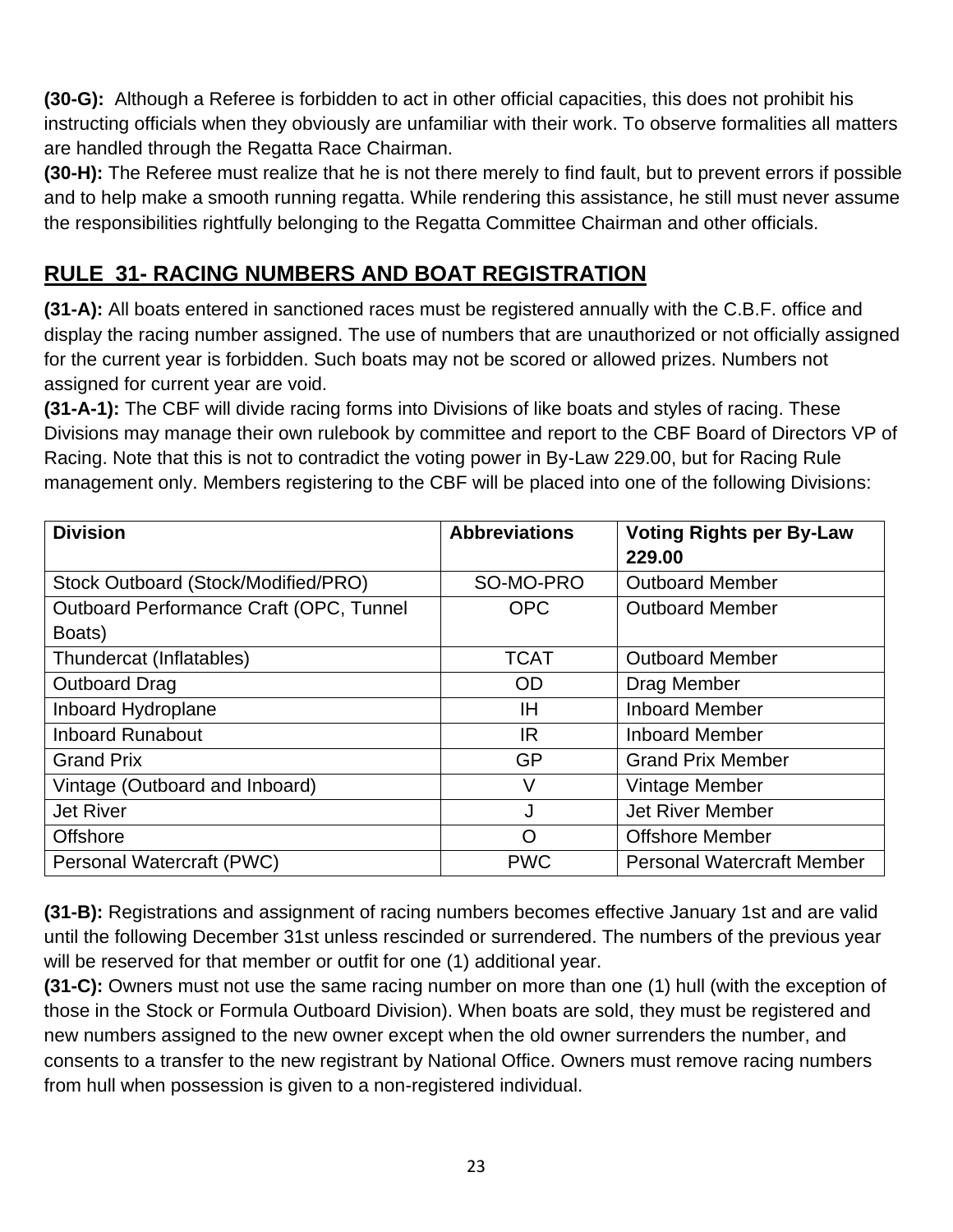**(31-D):** The annual fee for registration an additional class is \$5.00 in Outboard Division and \$25.00 for other Division per year. Fees must accompany your membership application. The fee for registering the first class is included in the Racing Membership dues.

**(31-E):** To be eligible to register boats and motors and to participate in sanctioned races, every owner and participant must be a Racing Member of the C.B.F.

**(31-F):** Upon receipt of the application for a Racing Number, properly filed out and signed, and accompanied by the correct fees, C.B.F. National Office will assign racing numbers and forward to the owner a Boat Registration card. These cards, must be presented to the registry official at every race. The Release from liability must be signed before any membership cards will be issued.

**(31-G):** The measurer is empowered to check for legality of all numbers in accordance with these rules. If it should be found by him that they do not meet the requirements, a maximum time limit of six (6) days will be given for these numbers to be corrected.

**(31-H):** The assignment of a racing number, and the assignment of a boat registration card, in no way guarantees that the boat and motor is qualified for any particular class. The official measurement determines this, and judgment of the legality rests with the Race Committee at all regattas.

**(31-I):** Entrants are expected to comply with all government regulations affecting their boats and specifically required registration numbers.

# **RULE 32- BOAT NAMES**

**(32-A):** The sponsorship of boats shall be permissible; but does not in any way interfere with the legibility of the racing number.

**(32-B):** No boat shall be allowed to carry names that are obscene or might be of such a nature as to cause embarrassment and cast discredit on the sport.

**(32-C):** The General Racing rules shall prevail in all situations not specifically covered in the General rules for Inboards, the Technical rules for Inboards, the Outboard rules or the Stock Outboard rules. In the Inboard division, there shall be no restriction to the size of the letters as long as they do not interfere with the legibility of the Racing Number. This rule also applies to Formula Outboards, Outboard Performance Craft, Jet River, Drag and Offshore Divisions.

# **RULE 33- MEASUREMENT AND INSPECTION**

**(33-A):** Motors, hulls, and other equipment subject to these rules, shall be inspected by the Measurer and/or Inspector. Each entry must be inspected to ensure the boat is seaworthy, of safe construction, and that all mechanical devises for steering, throttle, etc., are in good and safe working order. Also that life jackets and helmets worn by the driver are of a type approved by the C.B.F. and are in sound condition in accordance with C.B.F. safety regulations. A report of any violation of rules and regulations should be submitted at the earliest possible moment to the Race Committee for action.

**(33-B):** Such equipment shall be available for examination previous to the race and if found not in compliance with any governing rule or regulation, unsafe, unseaworthy, or unmanageable, or if the owner or driver has failed to live up to the spirit or letter of the rules, the Race Committee or Referee may rescind the entry. Correction or substitution may be permitted if made previous to competing in the race but the start shall not be delayed to allow compliance. Dismantling of motors before racing shall not be required.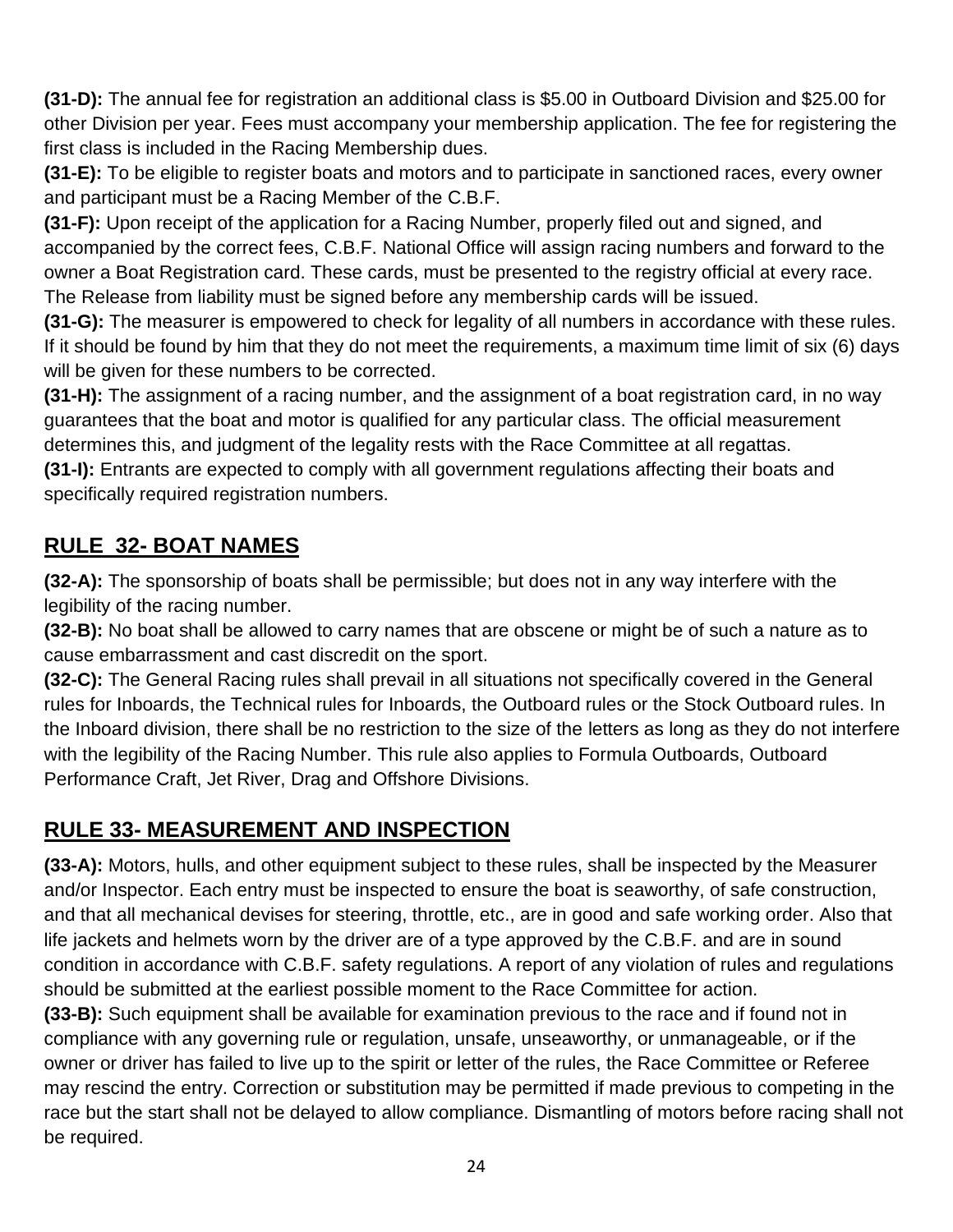**(33-C):** Between heats and immediately after the finish of a race, contestants shall report with their boats and motors to the Pit Manager at such place as designed by the Race Committee. The boat and motor shall remain in the custody of the Pit Manager until dismissed, and no mechanical work shall be done on the motor nor alteration made in the hull without permission. Minor adjustment or repairs between heats shall be permitted.

**(33-D):** The Measurer shall have the power after the finish of any race to order any contestant to dismantle his motor for inspection and measurement. Any contestant refusing to comply with the orders of the Measurer or Pit Manager and who violates the provisions of rule (33-C) of the rule shall be disqualified by the Race Committee.

**(33-E):** In sanctioned regattas, each winning or record claiming motor and such others as may be designated by the Race Committee shall be torn down, inspected and measured. The Referee may waive inspection, except when a special Inspector is assigned by the Race Commission or at Group or National Championship Regattas, if no protest has been filed and no world records are claimed. **(33-F):** The Measurer shall inspect and check the boat and overall weights, with the same powers and

requirements as for motors in other sections of this rule.

**(33-G):** The owner and driver shall be responsible for the condition of the motor and hull as raced. Errors on the part of the manufacturer, boat builder, mechanic, or previous owner shall not excuse noncompliance with the rules.

**(33-H):** After inspection, the Inspector may apply seals of a distinctive design at all or any point. At subsequent regattas, the Inspector may waive inspection of the sealed parts, provided the seals are undisturbed. Tampering with or counterfeiting seals shall be punished by expulsion from all racing. Seals may be broken and removed in order to permit repairs, but in this case must be destroyed and not replaced.

**(33-I):** For purpose of measurement, cubic inch displacement is calculated on the cylinder bore using one of the following formula:

**(33-I-1):** Cylinder radius squared times 3.1416, times the stoke, times the number of cylinders. **(33-I-2):** Bore diameter squared times .7854, times the stroke, times the number of cylinders.

# **RULE 34- SAFETY**

**(34-A):** No contestant shall participate in a race, nor shall any official serve in an official capacity, while under the influence of intoxicants. The decision of the Referee shall be final on such matters. He shall suspend for six months any driver or official whom he believes to be under the influence of intoxicants, or who is seen partaking of any intoxicants before or during his participation in the regatta. On race weekends where a parade follows a day of racing, the parade of boats which is part of the festivities, will be considered as part of the race day. All intermediaries attending public events projecting CBF's professional image such as shows, parades and meetings, will consider these events as real racing events and govern themselves accordingly. At special events such as parties, receptions and press conferences, all intermediaries will show moderation.

**(34-B):** All participants in racing boats must wear an approved life jacket; with exception of boats equipped with type 4 capsules.

**(34-C):** All participants must wear adequate eye protection while boat racing or testing.

**(34-D):** It is recommended that all drivers of all boats, in all classes, incorporate a Kill Switch.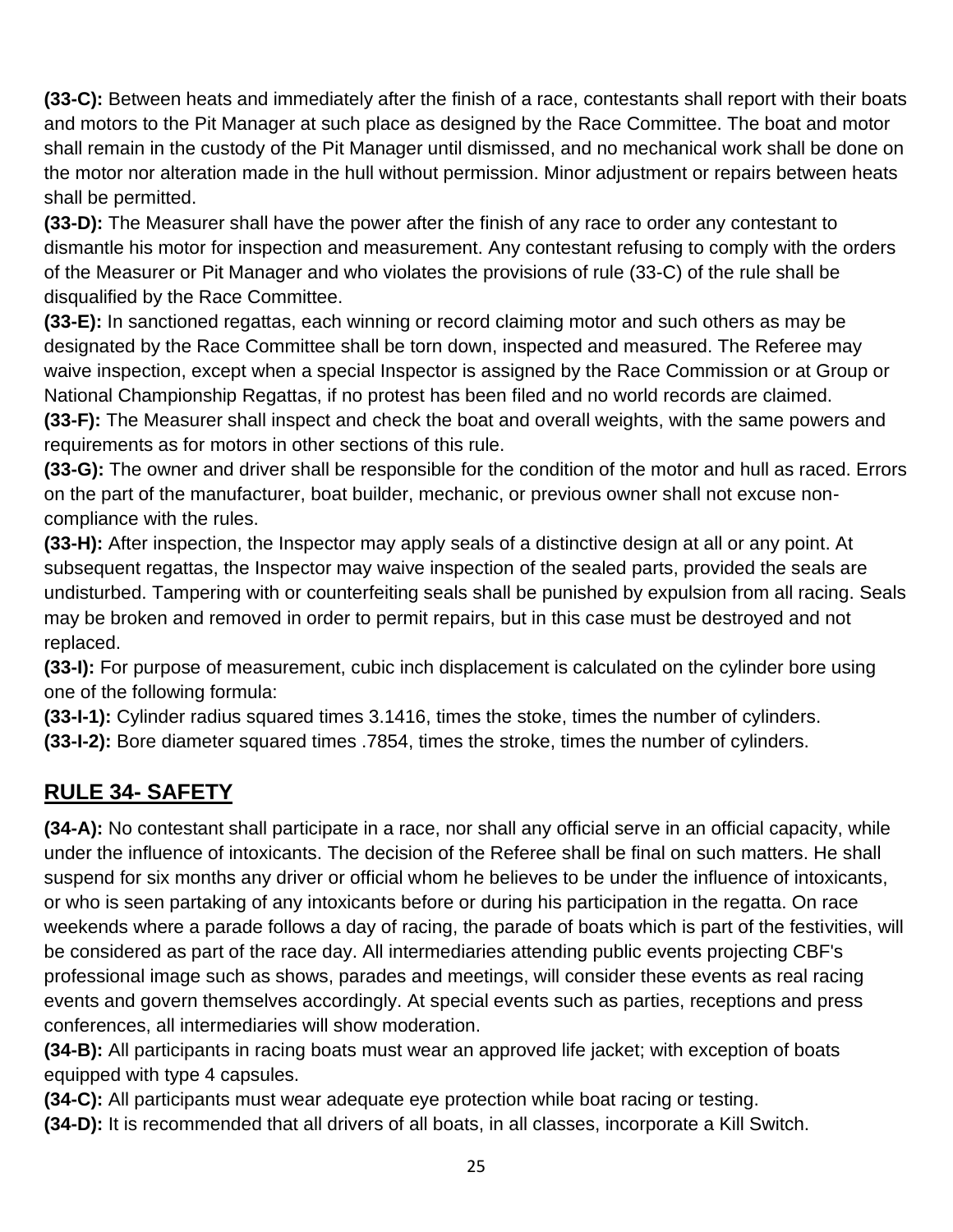**(34-E):** It is mandatory that all Inboard and Outboard Performance Craft drivers of closed cockpit design hulls wear a flame resistant fire suit.

**(34-F):** Anyone strapped into a racing boat must carry an appropriate belt cutter in an accessible location in the cockpit.

**(34-G):** All propellers in all classes must be inoperative if an engine is started on shore.

**(34-H):** It is recommended that all C.B.F. racing and officiating members obtain, and wear at all times while a regatta is underway, a "Medic-Alert" necklace type dog tag showing all pertinent medical information for that person.

**(34-I):** Each division shall establish a safety committee and be responsible for defining and updating safety rules. Safety rules submitted to and ratified by the Board of Director for approval, and once approved shall supersede class or division rules. VP of division and Class Reps. to form safety committee with VP of division to be chairperson.

**(34-J):** Due to insurance requirements, every race site employs outside course markers. If a boat destroys or crosses over these markers, the penalty for this infraction will be disqualification from that heat of racing. The first and last marker buoys to be of large size while the others may be of smaller size.

**(34-K):** It is mandatory that all drivers have a medical assessment to assure they are physically fit to operate a high speed boat under the most exacting conditions. (See category rules for requirements) **(34-L):** The CBF Safety Rules supersede all class and divisional rules.

## **RULE 35- SPECIAL EVENTS**

**(35-A):** All special events, after two (2) years of running in this category, shall revert to the division of origin.

#### **RULE 36- VINTAGE**

**(36):** The vintage is open to all class of racing boat from Outboards through Unlimited.

A vintage hull shall be built prior to 1986 and must have been a racing hull at one time in its history. Exceptions to this rule would be:

A. Complete reproduction or replicas

- B. Boats from discontinued classes
- C. Special interest hull exemplifying the "spirit of Vintage"

**(36-A):** Historic hull shall be built prior to 1941. Replicas or reproductions of the pre-war period shall deemed Vintage.

**(36-A-1):** Inspection all boats must be inspected:

Kill switches are mandatory. The only exception will be:

A. An older outboard with a dead man's throttle or

B. A master cutoff switch in a reinforced cockpit hull.